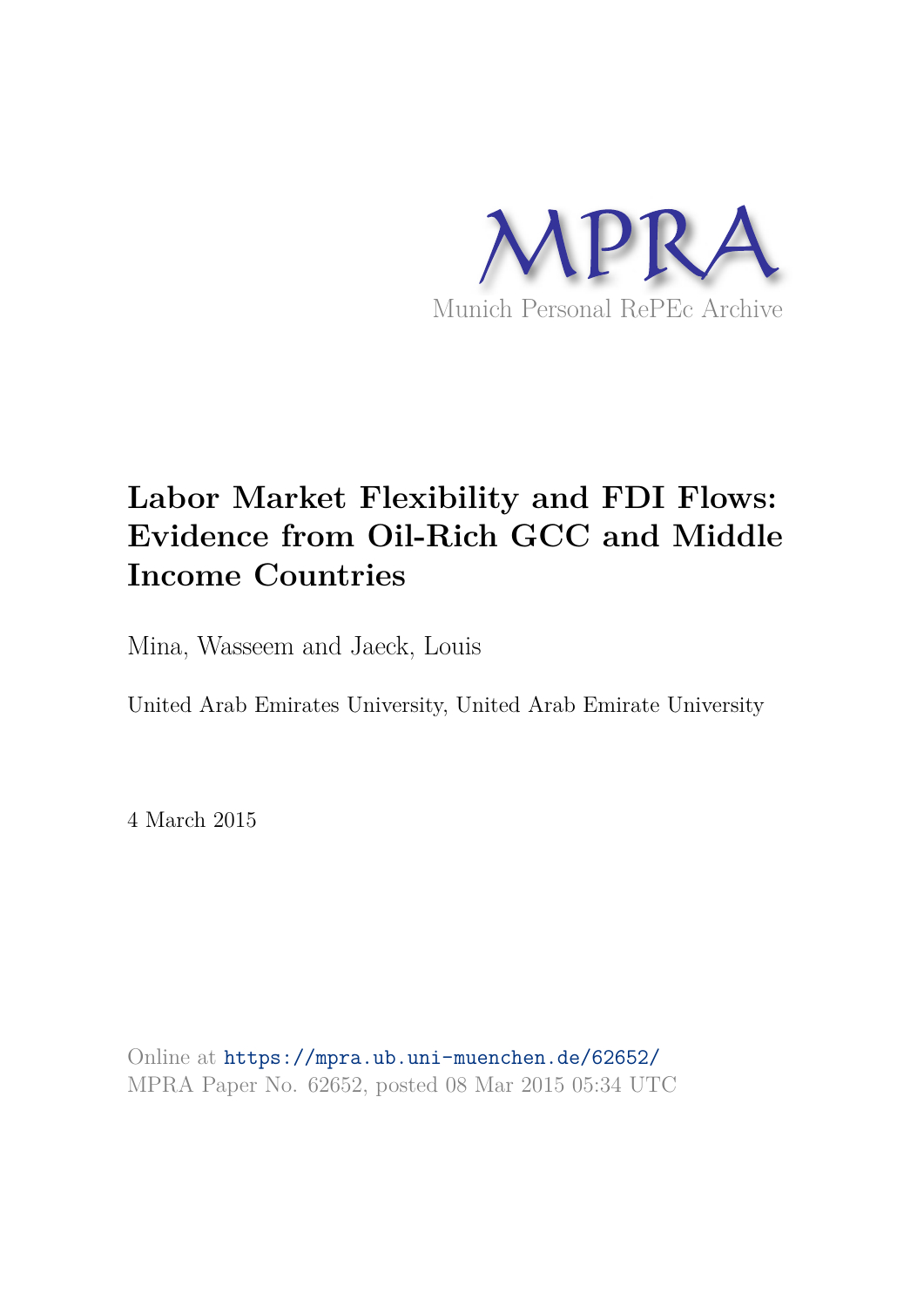### **Labor Market Flexibility and FDI Flows:**

# **Evidence from Oil-Rich GCC and Middle Income Countries**

Wasseem Mina<sup>1,2</sup> and Louis Jaeck<sup>1</sup>

# **Abstract:**

In this paper we empirically examine the impact of labor market flexibility on FDI flows to oilrich GCC and compare it to middle income countries in 2006-2011. We account for potential endogeneity and nonstationarity and adopt system GMM and IV estimation methodologies. Our findings show that in middle income countries overall flexibility increases FDI flows under both system GMM and IV methodologies. In GCC countries overall LMF decreases FDI flows under system GMM methodology. Results also show a positive "GCC region" influence outweighing the negative flexibility influence. Growth potential and infrastructure development matter for both GCC and middle income countries.

*Keywords:* Labor markets; FDI; GCC; Middle income countries; UAE

*JEL classification:* F21; J3, J5, J6

<sup>&</sup>lt;sup>1</sup> *Mina:* Department of Economics and Finance, College of Business and Economics, United Arab Emirates University, P.O. Box 15551, Al Ain, UAE, and Research Fellow, Economic Research Forum. Phone 97137135258 *E-mail* [wmina@uaeu.ac.ae.](mailto:wmina@uaeu.ac.ae) *Jaeck:* Department of Economics and Finance, College of Business and Economics, United Arab Emirates University, P.O. Box 15551, Al Ain, UAE, and Research Fellow, CERGAM-CAE, Aix-Marseille University (AMU) France. Phone 97137135289, *E-mail* [louis\\_jaeck@uaeu.ac.ae.](mailto:louis_jaeck@uaeu.ac.ae)

<sup>&</sup>lt;sup>2</sup> Corresponding author.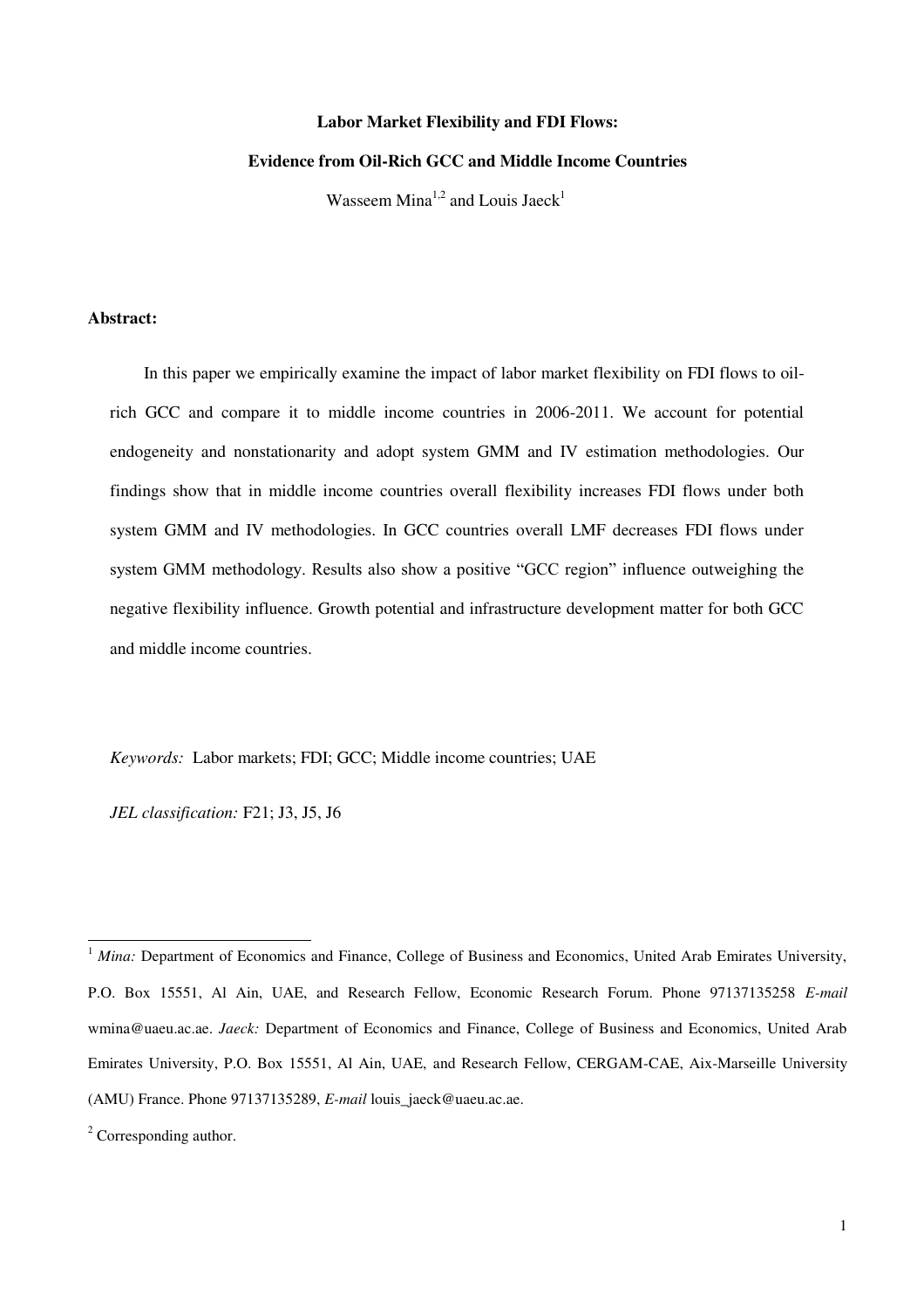#### **1. Introduction**

The GCC countries have embarked on economic diversification, which aims at reducing reliance on natural resources and avoiding the natural resource curse. The natural resource curse can manifest itself in a number of respects: lower growth, lower quality institutions and more conflicts compared to resource-poor economies (Collier and Goderis 2007; Frankel 2012; Mehlum et al. 2006; Sachs and Warner 1995 and 2001). Reliance on natural resources as a major source of income exposes the GCC economies not only to global business cycle and the associated volatility of world oil price in the short run but also to the exhaustion of these resources over the long run.

The oil resource curse can manifest itself in the labor market. Soto and Haouas (2012) identify symptoms of the resource curse in the UAE in terms of low labor productivity growth, massive overemployment, and declining productivity in the public sector. The UAE 2007-2011 growth rate of real GDP per person employed, as a measure of labor productivity growth, amounts to 6 percent.<sup>3</sup> This rate is positive (though low) for Oman (2.1), Qatar (2.0) and Saudi Arabia (0.8), but negative for Bahrain (-4.5) and Kuwait (-0.4).

In addition to the low and negative growth in labor productivity in most GCC countries, Saudi Arabia and the UAE have experienced high unemployment among youth. In Saudi Arabia, the IMF (2013) projects the overall unemployment rate at 5.6 percent in 2013. However, the projected rate for Saudi nationals is more than double this rate amounting to 12 percent. In the UAE, the IMF (2011) estimates unemployment at 4.2 percent in 2009 with youth (20-24 years old) unemployment amounting to 23.9 percent. Unemployment rates in other GCC countries are comparable. In Bahrain, the unemployment rate is estimated at 4.2 percent at the end of February 2014. In Kuwait, the unemployment rate among Kuwaiti nationals was projected at 3.4 percent in 2011. In Qatar, the total unemployment rate amounted to approximately 0.5 percent in 2014. No statistics is available on youth unemployment in Bahrain, Kuwait, and Qatar to the best of our knowledge.

Unemployment among GCC nationals is due to the highly elastic, low-wage labor supply available in Asian and Arab labor markets, high wage rates for nationals in highly protected jobs, and the productivity

<sup>&</sup>lt;sup>3</sup> Based on authors' calculation.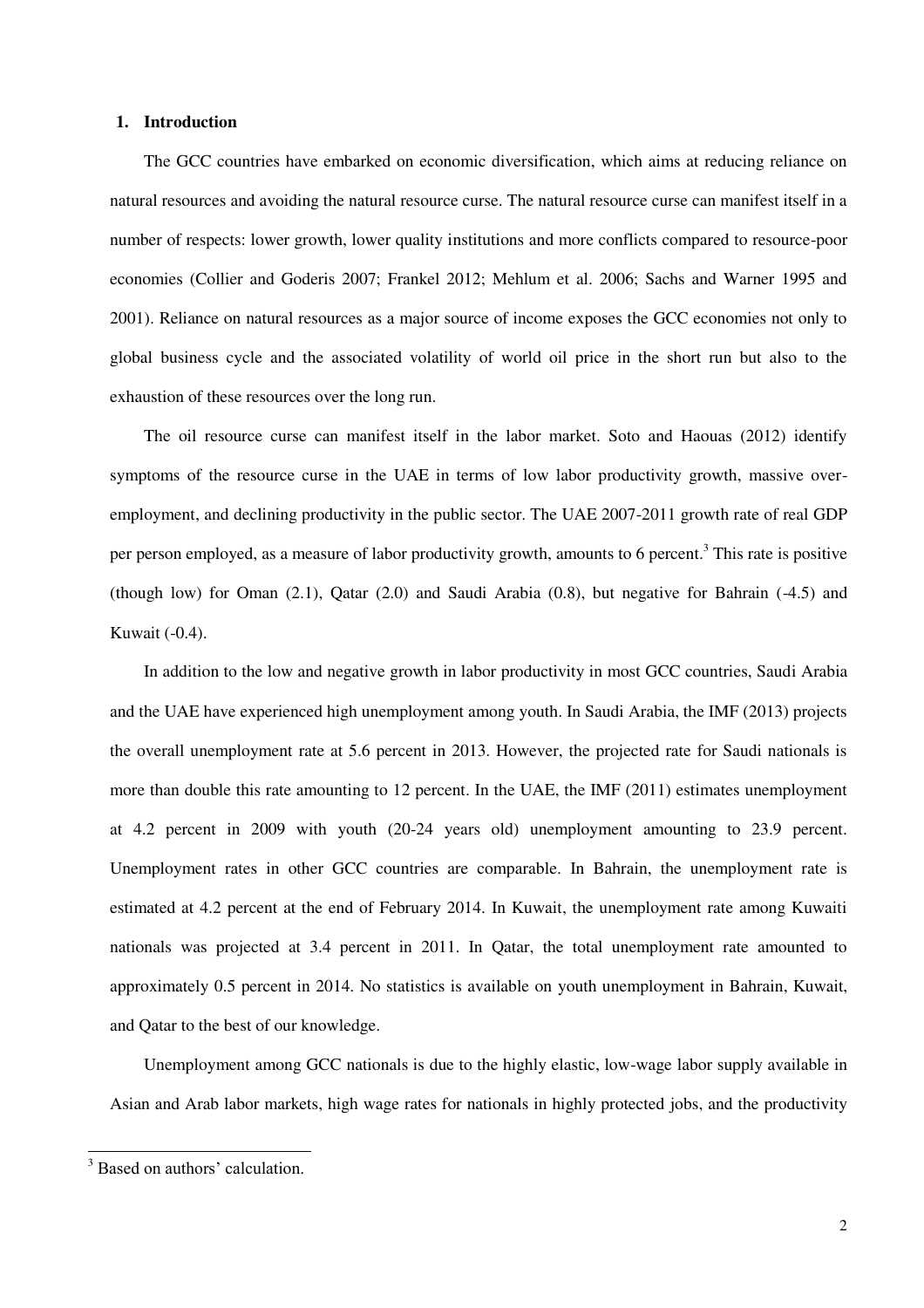differential between expatriate and national labor in favor of the former. These factors have segmented the GCC labor markets into two, one for nationals and another for expatriates.

FDI can be beneficial in the creation of job opportunities and reducing the socially destabilizing youth unemployment problem. FDI has been beneficial in creating job opportunities and reducing the unemployment rate in Latin America (Vacaflores 2011), Central Europe (Radosevic et al. 2003), the Czech Republic (Dinga and Munich 2010), Fiji (Jayarman and Singh 2007) and Italy (Spieza 2004).<sup>4</sup>

 Unsurprisingly, policymakers in the GCC countries have provided incentives starting in the early 2000s to attract FDI flows. These include the establishment of regulatory, institutional, and legal frameworks to govern foreign capital inflows under a generally liberal trade regime. In association with such incentives, inward FDI flows to the GCC countries grew at an average annual rate of 37.2 percent between 2000 and 2013 from US \$ 391 million to US \$ 23.9 billion. Views on whether GCC labor markets characteristics provide additional incentives are mixed. Cammett and Posusney (2010) advocate that, following the 1974 oil price boom, the enacted labor hiring and firing provisions are more flexible compared to those in oil-poor countries. However, labor laws specify severance pay, limit work hours, and guarantee vacation and sick leave. In addition, labor nationalization policies of the early 2000s may paradoxically be counter-productive in combating the high unemployment rate among GCC nationals. Labor nationalization policies aimed at improving the relative attractiveness of private sector jobs by

<sup>&</sup>lt;sup>4</sup> In Latin America, Vacaflores (2011) finds that inward FDI has a positive and significant effect on the employment generation, mainly due to the effect on male labor force. The positive effect is particularly important in countries with high level of informality and low average FDI inflows. In Central Europe, FDI has contributed to the restructuring of Central European economies and to employment preservation and generation (Radosevic et al 2003). In the Czech Republic, Dinga and Munich (2010) find that FDI reduces the unemployment rate by 1.7 percentage points and increases the employment rate by 3.7 percentage points. In Fiji, Jayaraman and Singh (2007) find that FDI contributes to employment creation and economic growth. FDI may redistribute employment in the economy, which can also be beneficial for the GCC economies.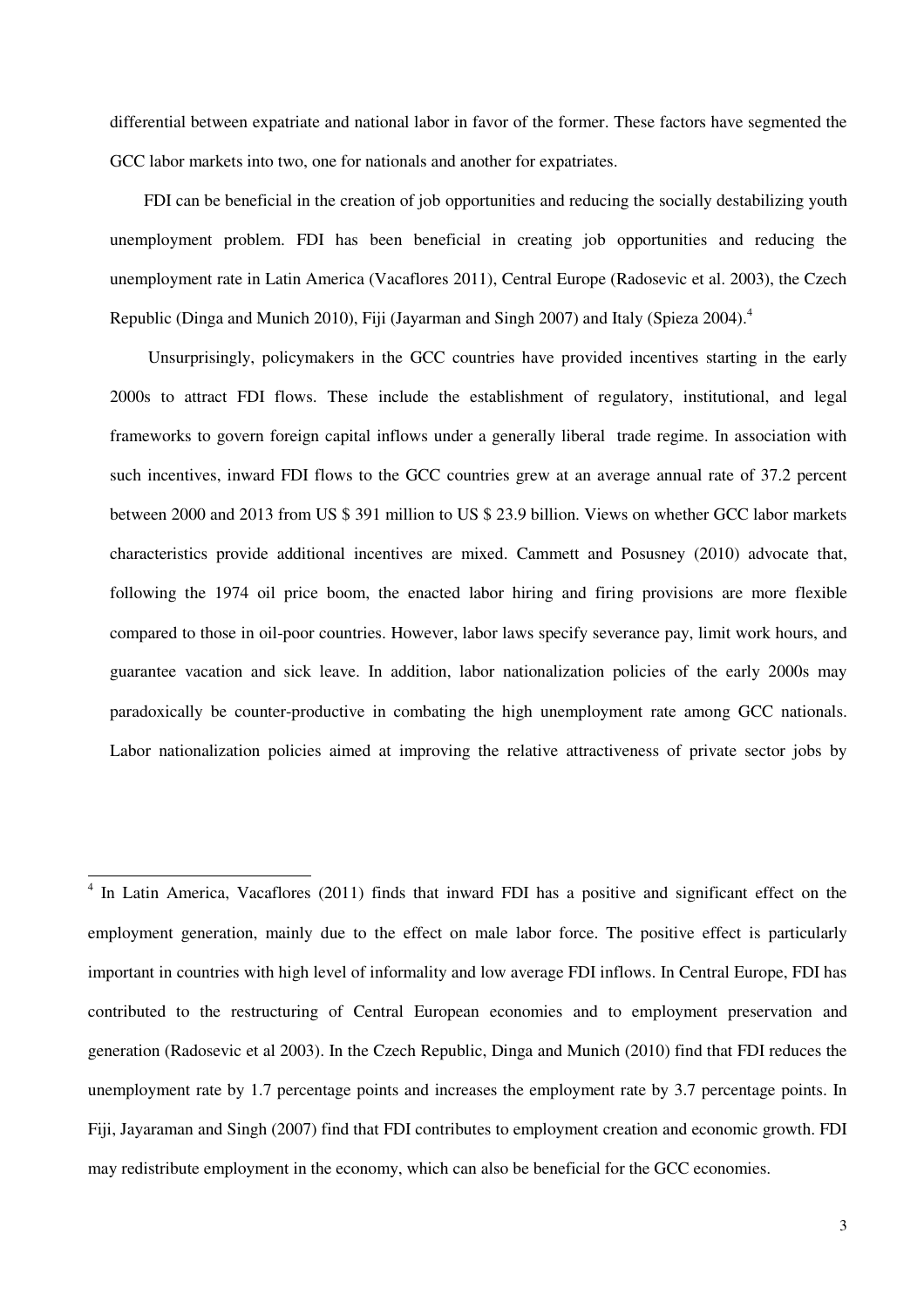increasing job security and benefits to nationals working in the private sector.<sup>5</sup> However, providing protective labor market institutions may reduce labor market flexibility (LMF) for the private sector, discourage FDI inflows, and thus stifle the reduction in unemployment among nationals. Javorcik and Spatareanu (2005) and Delbecque et al. *(*2007), for example, have shown that rigid labor market institutions increase total labor cost in European countries to the detriment to FDI inflows.

The extent to which FDI inflows to GCC countries are related to GCC labor market characteristics and policies is the motivation of this research. To the best of our knowledge, this has not been examined in the literature before. To address this challenging issue, we empirically examine the influence of LMF - as a host economy location determinant - on FDI flows per capita to GCC countries in comparison to middle income countries. Using panel data on GCC and middle income countries for the period 2006-2011 and adopting system GMM and IV estimation methodologies, the paper finds that in middle income countries under both methodologies *overall* LMF increases FDI flows per capita while redundancy costs decrease it. In contrast, in GCC countries overall LMF (under system GMM methodology), and pay and productivity and professional management (under IV methodology) reduce FDI inflows per capita. There is a net positive influence of being a GCC country, however.

The paper is organized as follows. Section two provides a description of labor nationalization policies in the UAE, as the second largest GCC economy experiencing high unemployment rate among national youth, and highlights the controversy between labor nationalization (Emiratization) policies and attracting FDI inflows. Section three provides a brief review of the literature on the relationship between LMF and FDI . Section four specifies the empirical model and the data sources. Section five discusses the empirical issues and estimation methodology. Section six presents and discusses the results, section seven provides robustness checks, while section eight concludes.

<sup>&</sup>lt;sup>5</sup> The gap in employment conditions between private and public sector in favor of the latter is the main reason why GCC nationals prefer working in the public sector.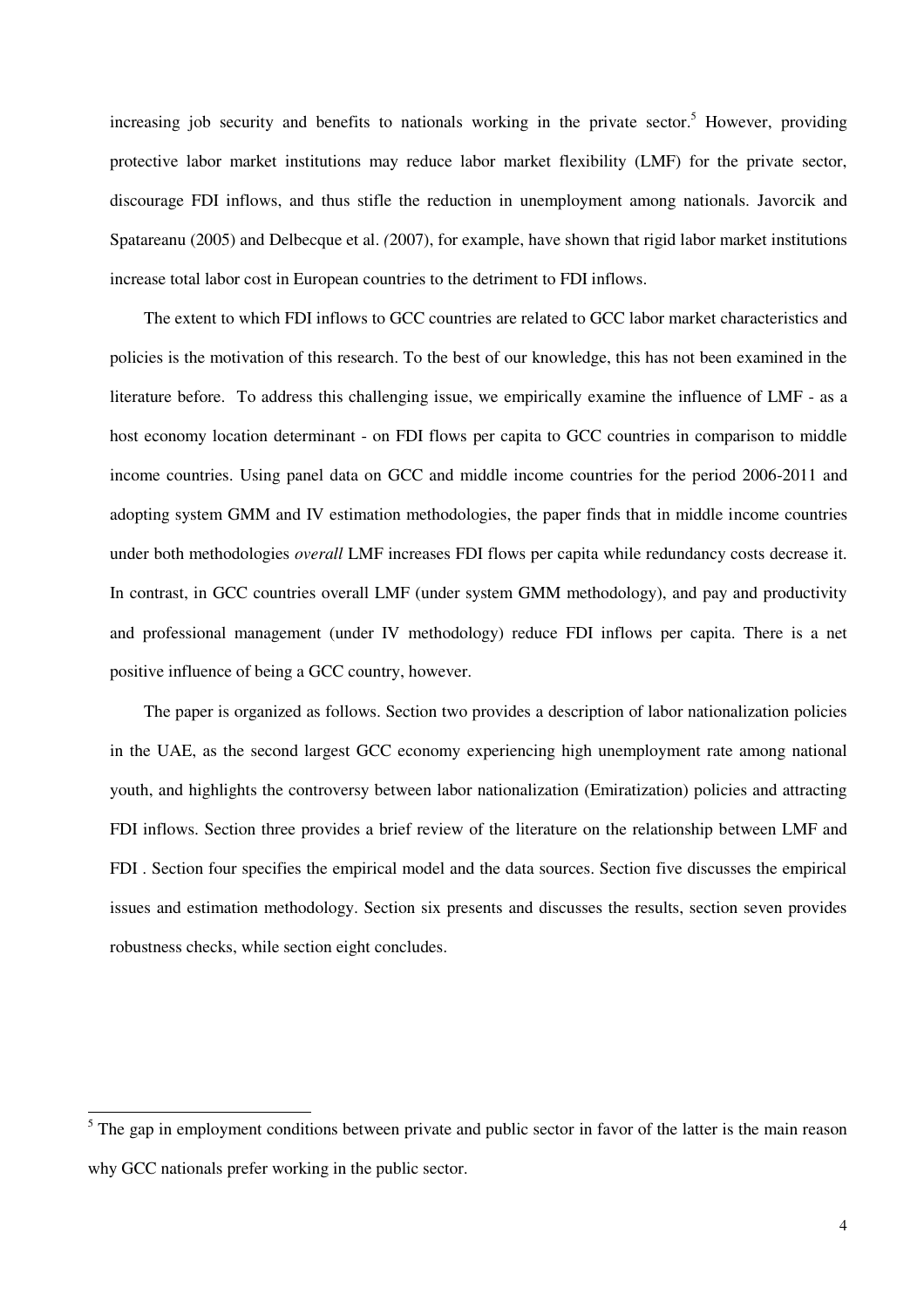#### **2. UAE Labor Nationalization Controversy**

This section describes the evolution of UAE labor nationalization policy over time and points to the associated potential conflict between reducing unemployment and promoting FDI goals.<sup>6</sup> The section draws on Cammett and Posusney (2010), Koji (2011), and Randeree (2012).

The history of reliance on expatriates in the UAE dates back to the discovery of oil. After the discovery and production of oil in the 1950s and 1960s, most companies relied on workers from neighboring countries due to the lack of local human resources. In the 1990s and early 2000s, the UAE followed a relatively *laissez faire* employment policy. In 2004 the UAE population reached 4.5 million, only 20 percent of whom were UAE nationals (Al-Ali 2008). By 2006, slightly more than 90 percent of the 2.4 million labor force was expatriate workers (Schiphorst 2004; Abdelkarim and Haan 2002). Most UAE nationals are employed in the public sector due to its superior employment conditions in comparison to the private sector with higher remuneration, better job security, shorter working hours, and generous vacations.

With heavy reliance on expatriate labor in the private sector, high unemployment among nationals, and a relatively young Emirati population entering the labor force since the mid 2010s, the UAE government has embarked on labor nationalization policy or what is known as Emiratization. The purpose of this policy is to increase the participation of nationals in the private sector. The federal government established in 1999 a specialized agency, TANMIA, the objectives of which are to achieve full employment of nationals, reduce the number of expatriates in the total workforce, and develop and increase the supply of qualified and skilled nationals to meet the labor market needs.<sup>7</sup>

To push Emiratization ahead in the private sector, the government implemented a quota policy by the late 1990s initially targeting the banking sector. In 1999, the UAE Cabinet issued a decree requiring all banks operating in the country to increase recruitment of UAE nationals by 4 percent each year. By 2003, slightly more than one quarter of the employees of the 47 independent banks and 454 branches in operation were Emirati nationals, and nearly three quarters of operating banks achieved their quota targets (TANMIA 2004).

<sup>&</sup>lt;sup>6</sup> We do not describe the evolution of labor nationalization policy in GCC countries for brevity. An overview of this policy is provided in Randeree (2012).

 $<sup>7</sup>$  The private sector still faces challenges in hiring qualified Emiratis nevertheless (Forstenlechner et al. 2012).</sup>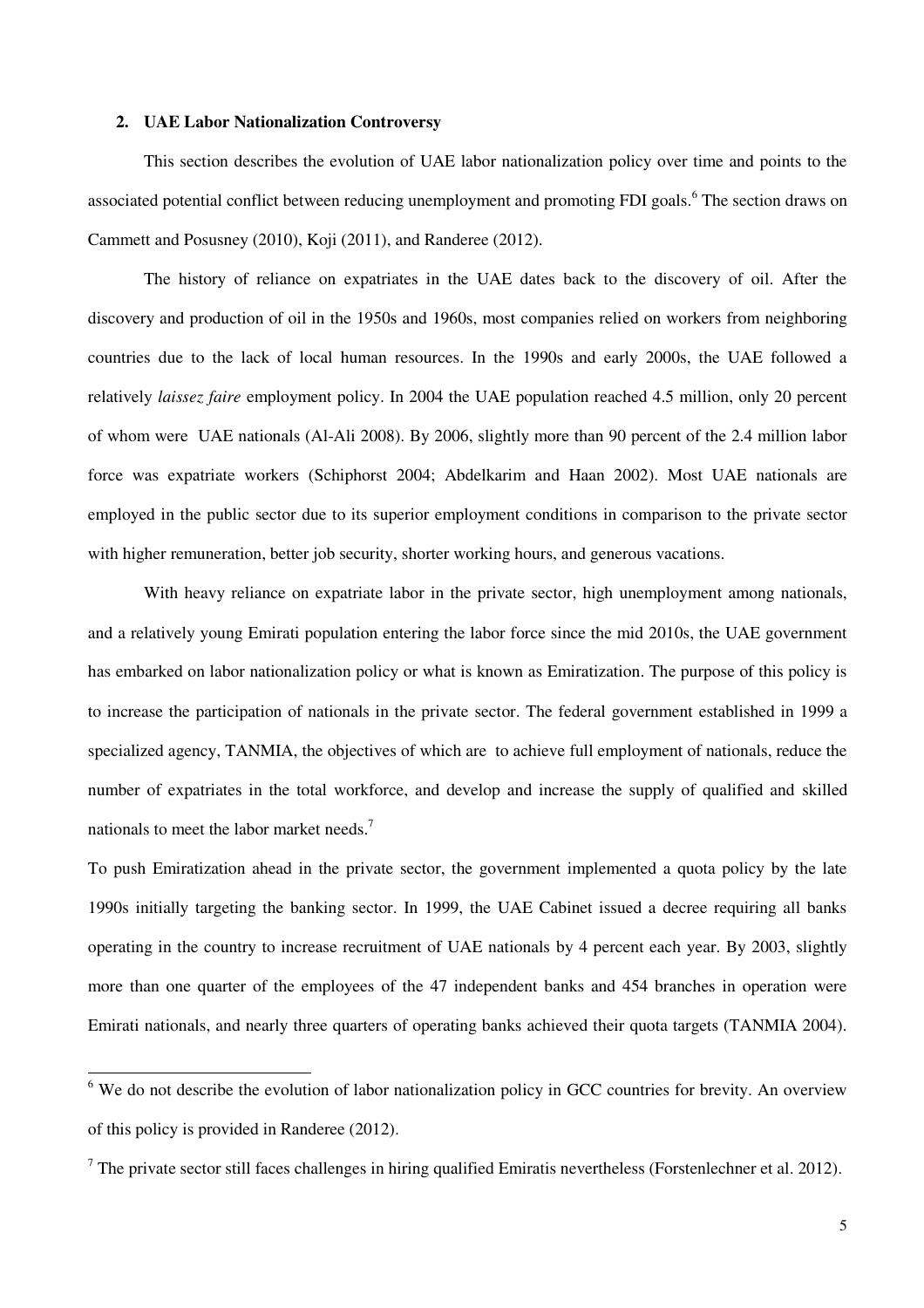A number of banks have recorded increased nationalization, achieving an average Emiratization rate of 34.4 percent across all UAE banks by 2010.

Besides the quota policy which encourages the demand for national workers, other measures have been proposed. Proposed measures have included increasing the job security of nationals in the private sector, the adoption of a two-day weekend system, and increasing holidays in order to increase national labor supply. Setting a minimum wage for Emiratis has also been proposed.<sup>8</sup> However, it would distort the flexibility of the wage setting process and introduce rigidities in the labor market.

Although the quota policy has had a relatively positive impact on Emiratization, it remains a controversial issue between the government and the private sector. The private sector complains about the inferior quality of national workers in terms of skills, efficiency, work ethics, and the associated high economic costs (Harry 2007).<sup>9</sup> Accordingly, the private sector advances the reliance on expatriate workers instead. While the government, on the other hand, admits the need to train and develop national labor skills and qualifications, it asserts that the relative cost of hiring expatriate workers is too low thus rendering the competition between expatriates and nationals unfair.

To reduce the gap between expatriate and national workers, a number of suggestions have been proposed, including the imposition of fees and taxes on expatriate workers and expatriate hiring companies. The Federal National Council's Emiratization committee has called on the government to subsidize the difference between low private sector and high government and public sector salaries to encourage hiring of nationals in the private sector. $^{10}$ 

<sup>8</sup> [http://www.uaeinteract.com/docs/Emiratisation\\_drive\\_at\\_full\\_throttle/53560.htm](http://www.uaeinteract.com/docs/Emiratisation_drive_at_full_throttle/53560.htm) .

<sup>9</sup> According to the 'Arab Human Capital Challenge' report published by the Sheikh Muhammad bin Rashid Al Maktoum Foundation (MRMF), more than 70 percent of CEOs in the GCC countries think that local hiring plans will not help improve their companies' performance. Al-Ali (2008) reports that the low fluency in English language and low levels of self-confidence are barriers to nationals workforce participation. Additionally Harry (2007) posits that "the formal or informal rights of the nationals compared to alternative candidates cause employers to avoid recruiting them".

<sup>10</sup> [http://www.thenational.ae/uae/government/emirati-unemployment-to-be-debated-by-fnc.](http://www.thenational.ae/uae/government/emirati-unemployment-to-be-debated-by-fnc)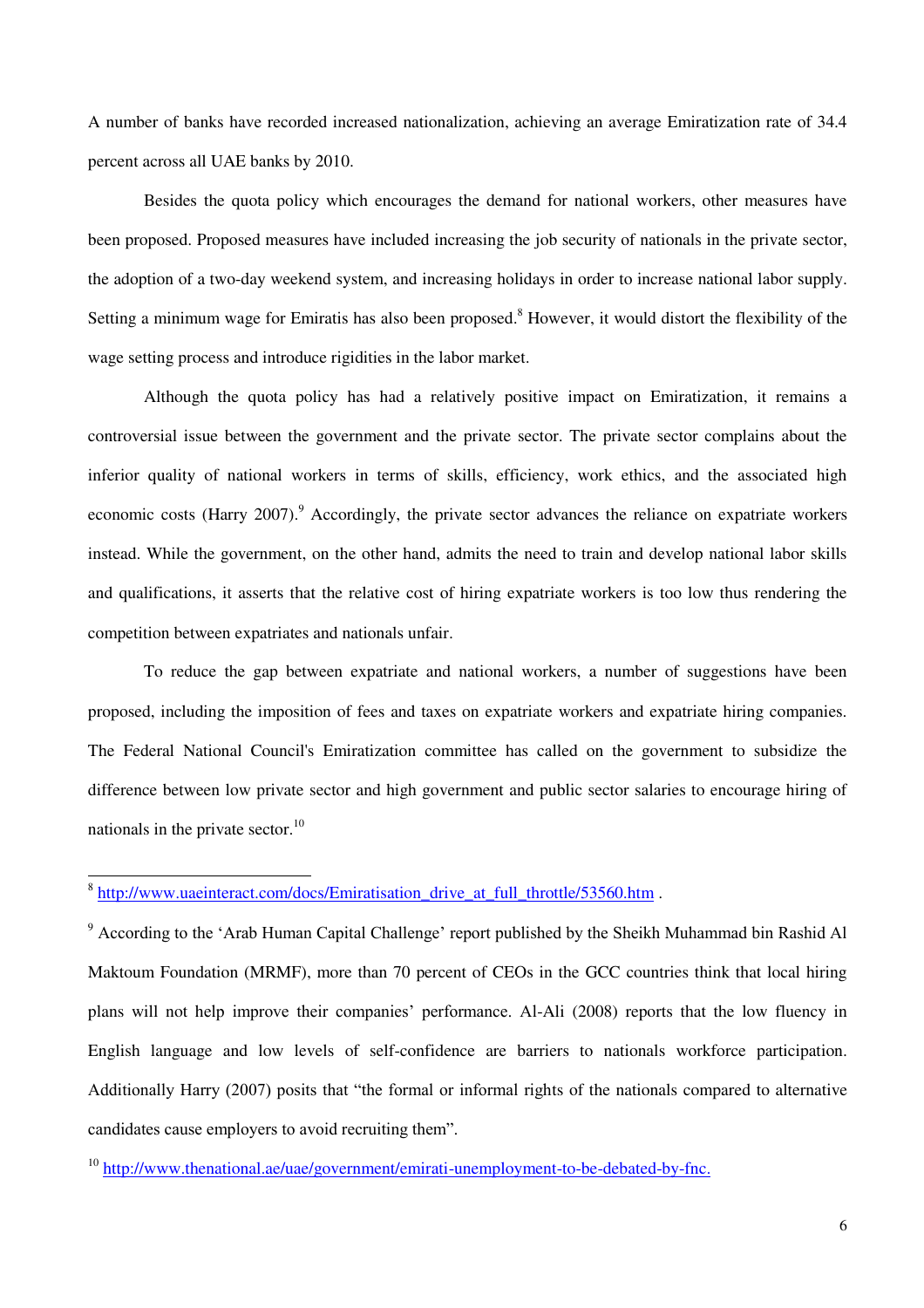In summary, in pursuit of reducing unemployment rate of nationals and creating job opportunities for future generations, UAE labor market institutions have shown a movement from flexible institutions towards less flexible ones. National labor quotas and minimum wages, among other policies, may distort hiring decisions, reduce wage determination flexibility, and discourage FDI flows.<sup>11</sup>

## **3. Literature Review**

Strands of the FDI literature have empirically examined the FDI influence of quality of institutions (Wei 2000; Asiedu 2002; Busse and Hefeker 2007; Benassy-Quere et al. 2007; Daude and Stein 2007; Naudé and Krugell 2007; Mina 2007, 2009 and 2011; Mishra and Daly 2007; Du et al. 2008), intellectual property protection (Javorcik 2004), environmental standards (Keller and Levinson 2002; Javorcik and Wei 2004), and taxation (Hines 1996; Devereux and Griffith 1998). One strand has empirically examined the influence of labor market institutions on FDI (Culem 1988; Cheng and Kwan 2000; Delbecque et al. 2007; Mogab et al. 2013; Lee 2003; Javorcik and Spatareanu 2005; Leibrecht and Scharler 2009; Olney 2011; and Parcon 2008).

In analyzing the impact of labor market characteristics on FDI inflows, the academic literature has originally focused on the impact of labor cost as part of the firm's production cost. The conventional assumption is that foreign investors are rational agents seeking to minimize production costs. Studies have mainly used the average wage rate and unit labor cost as measures of labor cost. For instance, Culem (1988) analyzed bilateral flows of direct investments among six industrialized countries (the United States, Germany, France, the United Kingdom, the Netherlands and Belgium) and showed that unit labor cost of the host country is a deterrent to FDI, a result Cheng and Kwan (2000) reached in estimating the determinants of FDI in 29 Chinese regions. $12$ 

Although wage cost is a direct component of labor cost, other indirect components are influenced by labor market institutions. Labor market institutions refer to the rules and regulations that govern the

<sup>&</sup>lt;sup>11</sup> Foreign investors are assumed rational profit-seekers.

 $12$  Interestingly, none of the education variables serving as proxies for labor quality had a significant impact on FDI. This finding seems counter-intuitive. However this result is explained more by South China's preferential policy and geographical proximity to Hong Kong as opposed to higher education attainment.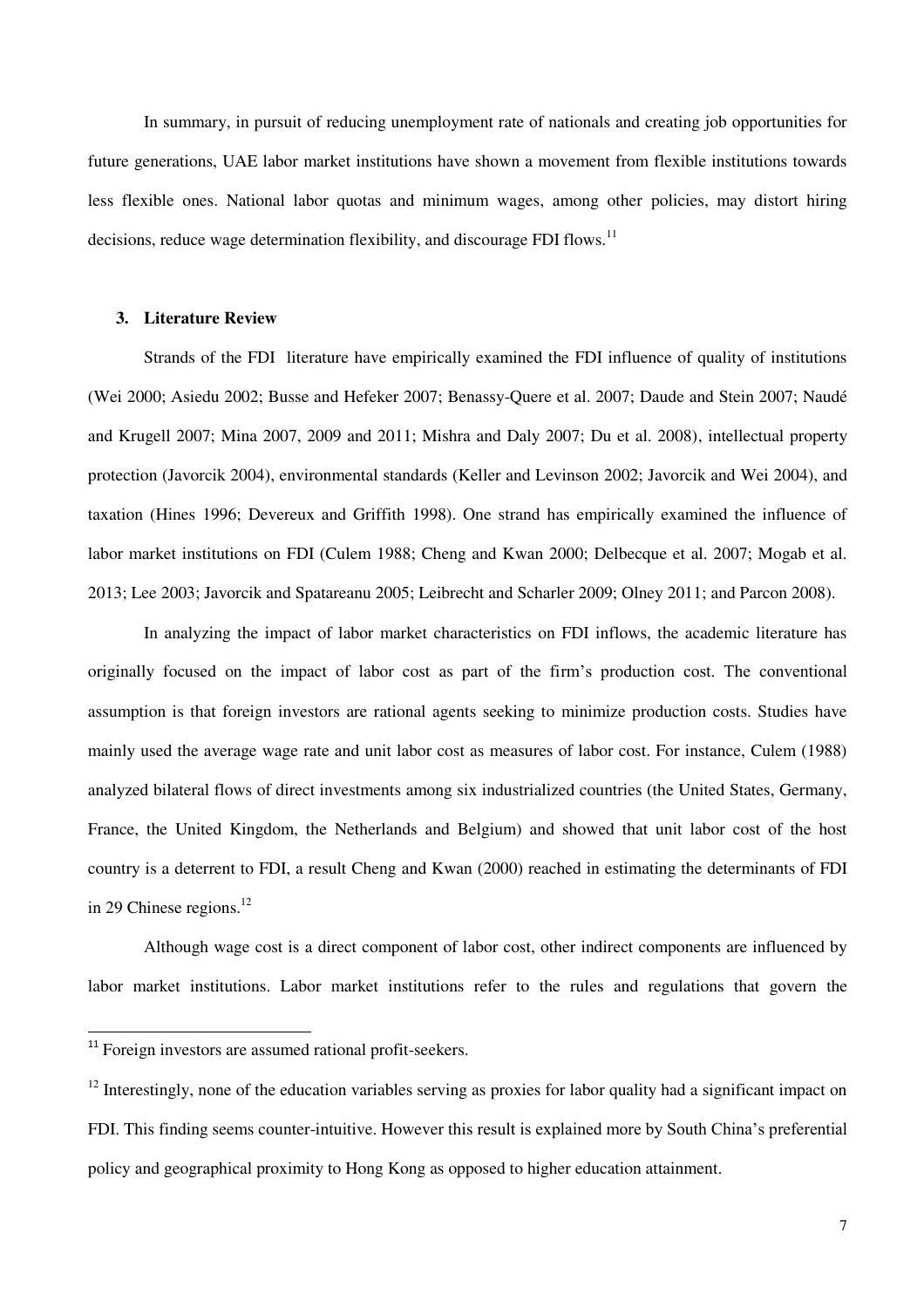functioning of labor markets, including employment protection legislation (EPL), trade union activities, and minimum wage legislations. EPL includes the flexibility of dismissal and notice and severance payment. Labor market institutions are considered flexible when labor market outcomes are the result of free market mechanism, without any regulation imposed by the governments or trade unions (Whyman and Baimbridge 2006). They affect both wage and non-wage costs. Specifically, the more protective EPL, the higher the nonwage and labor costs are.

Many studies have analyzed the relationship between labor market institutions characteristics and FDI flows, hypothesizing that rigid institutions would be detrimental to FDI inflows through their effects on increased non-wage cost.<sup>13</sup> Using firm-level data in 14 Western and 5 Central and Eastern European countries,<sup>14</sup> Javorcik and Spatareanu (2005) investigate the influence of the degree of LMF and the difference in LMF in host and home countries on the location of foreign subsidiaries and aggregate firm-level FDI flows, respectively. They find a positive relationship between LMF, whether absolute or in country difference terms, on the one hand and the probability of locating FDI in the host country and FDI inflows on the other. Using panel data on bilateral FDI stocks and employment protection indices for OECD countries, Dewit et al. (2009) find that for a given level of employment protection in the home country, a higher level of employment protection in the host country discourages home country firms from investing abroad. The absolute level of employment protection in the home country is also negatively correlated with outward FDI, exhibiting an "anchorage effect." In addition, a strong union density has a negative impact on inward FDI. Similar to Javorcik and Spatareanu (2005), Olney (2011) examines the influence of EPL on U.S. outward investment in 26 OECD countries, and finds that a reduction in EPL increases FDI. Delbecque et al. (2007) analyze French firms' expansion strategies in 77 countries during 1992-2001 and find that stringent EPL and a generous unemployment benefit system in the host country negatively impact firms' location decisions. The effect of EPL is modest however compared to the impact of market potential. Analyzing FDI flows from Japan to 29

<sup>&</sup>lt;sup>13</sup> According to Whyman and Baimbridge (2006) and Moran (1998), a quarter to about one-third of total labor costs in European countries is non-wage costs.

 $14$  The focus on European countries reflects the chronic labor market institutions rigidity many countries in the region suffer from.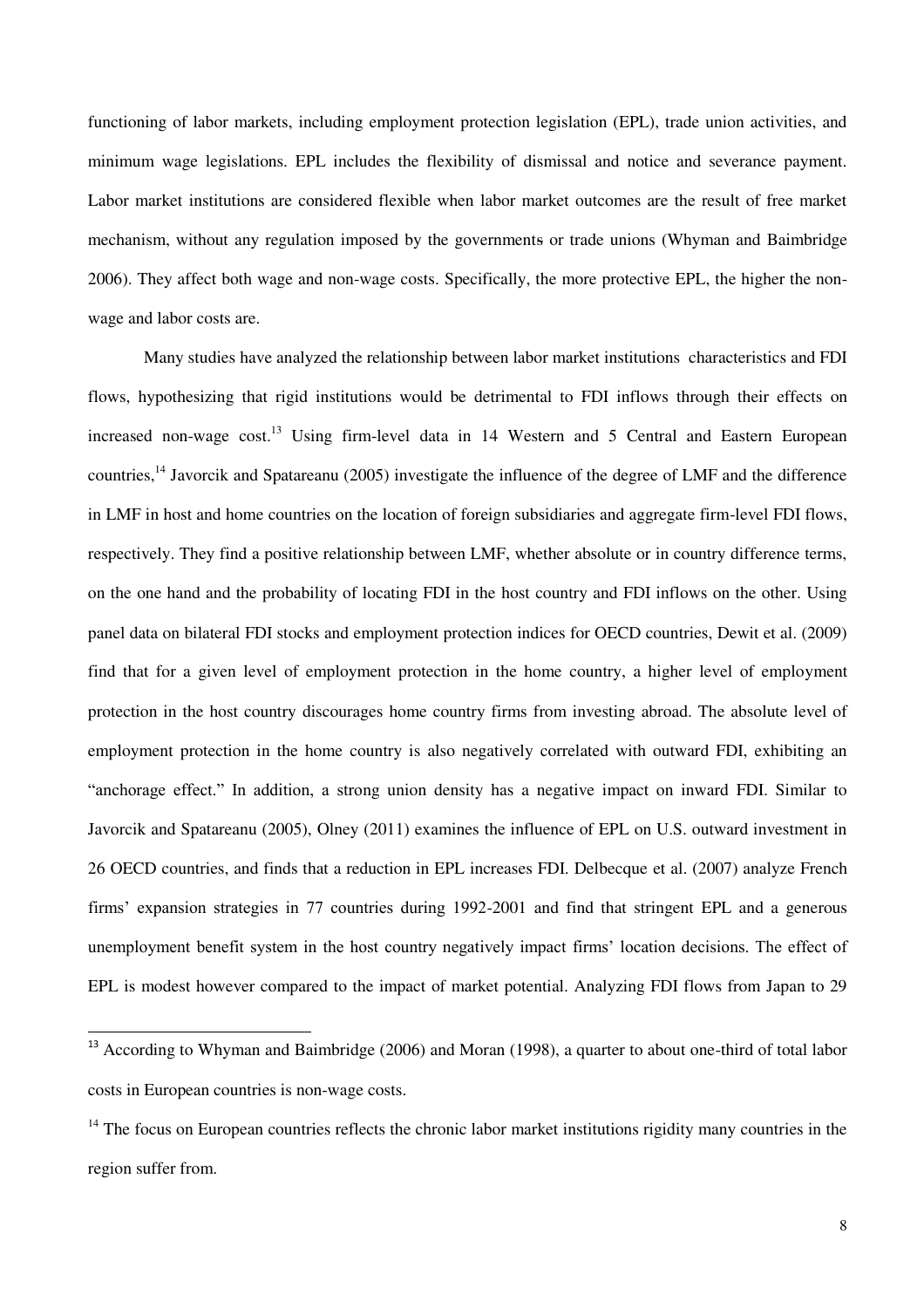OECD countries using annual data for the period 1989-2000, Lee (2003) finds that EPL has a negative impact on Japanese FDI shares in host countries.<sup>15</sup> Surprisingly, his study demonstrated that countries exhibiting a centralized bargaining structure attract more Japanese FDI than countries with a more decentralized one.

While the above studies find a negative relationship between rigid labor market institutions and FDI, other studies fail to reach a similar conclusion on the basis that rigid institutions increase labor productivity or are less important to foreign investor's objective of overcoming trade barriers. Using International Labor Organization labor market standards and World Bank's labor market regulatory indicators, Parcon (2008) analyzes FDI flows to 195 countries during 1990-2005 and finds evidence that labor market standards exert negative and positive impact on FDI flows. Labor market standards increase firms' total variable costs and thus decrease FDI inflows – a cost channel. On the other hand, they decrease firm's marginal costs and increase productivity – a productivity channel. She also finds that some labor market standards promote human capital development reinforcing the productivity channel and enhance political and social stability. Both effects encourage FDI inflows.

More recently, Mogab et al. (2013) examine the effects of labor market rigidities on FDI flows using firm-level data for European Multinational Enterprises investment in 41 European countries during 2005- 2008. They focus on the influence of three labor market indicators: the rigidity of hours' index, the firing costs, and the difficulty of hiring index. They find that the rigidity of working hours indicator is negatively correlated to FDI inflows for all countries taken together. However, when controlling for country classification, they find that the indicator of rigidity in firing is unexpectedly positively related to FDI inflows in non-transition economies for three of the four years studied. Interestingly, when taking all European countries together, they find that increased rigidity in the labor market hiring indicator increased the probability of FDI inflows. These results suggest that foreign investors may have different objectives for investing in host countries, such as avoiding trade barriers or reducing production costs compared to the home country, and that flexible labor market institutions may not necessarily attract more FDI.

<sup>&</sup>lt;sup>15</sup> Note also that, focusing on the effect of the quality of institutions, Benassy-Quere et al. (2007) confirm the findings of these papers by showing negative relationship between employment protection and inward FDI.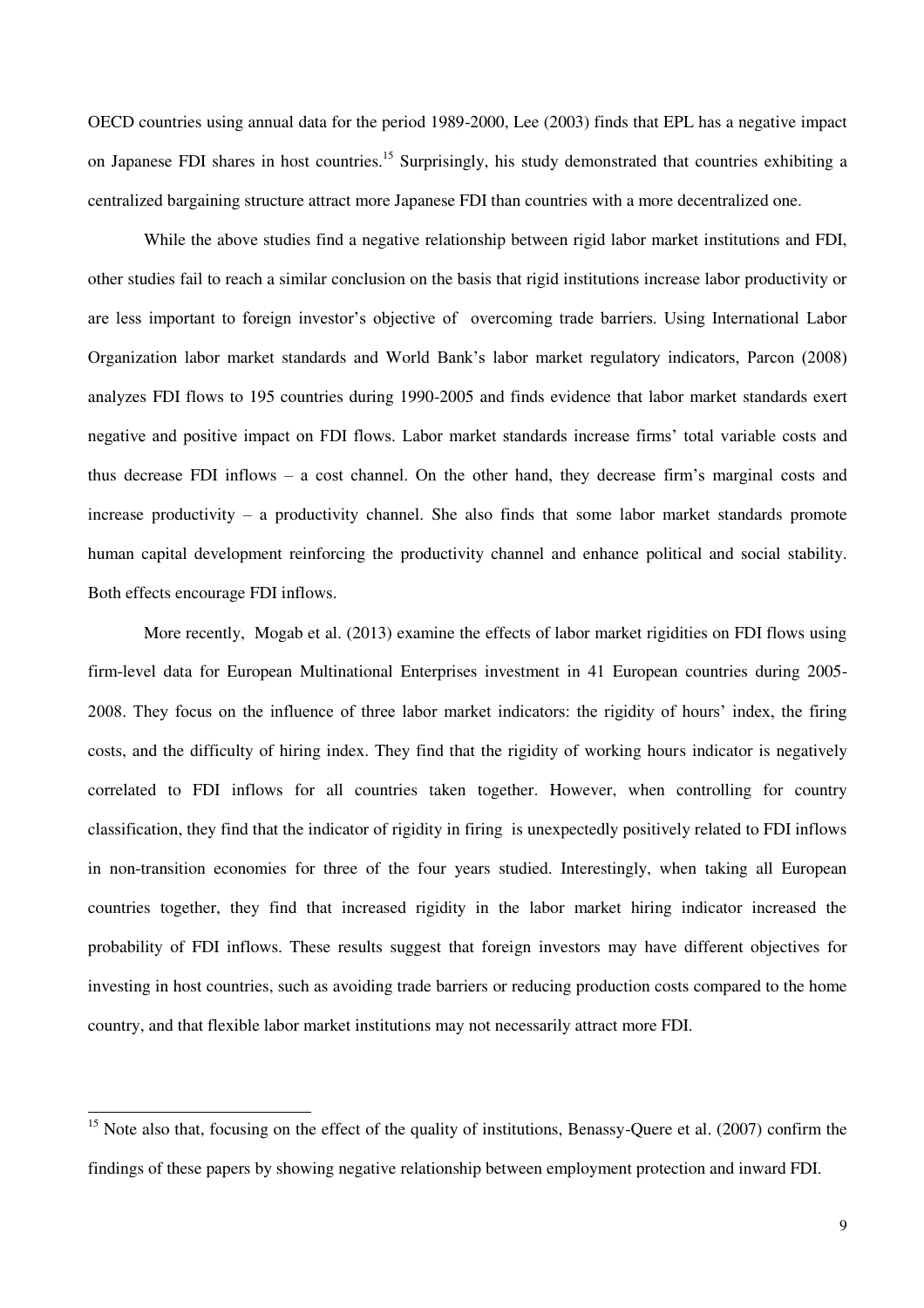#### **4. Empirical Model and Data**

The empirical model adopted in this paper builds conceptually on the FDI location determinants of Dunning's (1981) ownership-location-internalization (OLI) paradigm. According to the OLI paradigm, a firm produces abroad building on three types of advantages: ownership (O), location (L), and internalization (I). A firm's ownership advantages arise from its possession of intangible assets, such as technology, patents, and skilled management. The firm itself does not possess location advantages but rather the host economy it invests in. For example, the host economy may enjoy attractive macroeconomic factors (large market size and potential, openness to trade and capital flows, developed financial markets and infrastructure) as well as microeconomic factors (cheap skilled labor, friendly business environment and labor market institutions). The internalization advantage emanates from the firm's own engagement in production abroad rather than relying on the market, in the form of licensing or subcontracting for example, because of the higher transaction costs of the latter.

Accordingly, the empirical model is expressed as:  $16$ 

$$
FDI_{i,t} = \beta_0 + \beta_1 FDI_{i,t-1} + \beta_2 GROWTH_{i,t} + \beta_3 TRADE_{i,t} + \beta_4 FINANCE_{i,t} + \beta_5 INFRASTRUCTURE_{i,t} + \beta_6
$$
  
INSTITUTIONS<sub>i,t</sub> + \beta\_7 LABOR<sub>i,t</sub> + \varepsilon<sub>i,t</sub> (1)

where *FDI* is FDI inflows in per capita terms. FDI (aggregate) flows data are used for two purposes. First, aggregate flows compared to stock data would tend to be relatively closer to bilateral or sectorial FDI data, and therefore may better reflect the influence of labor market institutions on them. Second, flows are used to reduce the problem of non-stationarity associated with FDI stock data, which can result in spurious correlation. In addition FDI is expressed in per capita terms, and not relative to GDP, to isolate potential reversal causality.<sup>17</sup>

*GROWTH* is market potential as measured by real GDP growth rate. Rapidly growing economies provide foreign investors with better opportunities for making profit compared to slowly growing economies (Chakrabarti 2001). Chakrabarti (2001) reports positive influence of growth on FDI flows in Bandera and

 $16$  This is similar to Mina (2014).

<sup>&</sup>lt;sup>17</sup> Granger causality test shows no bi-directional causality between FDI flows and population size for middle income and GCC countries.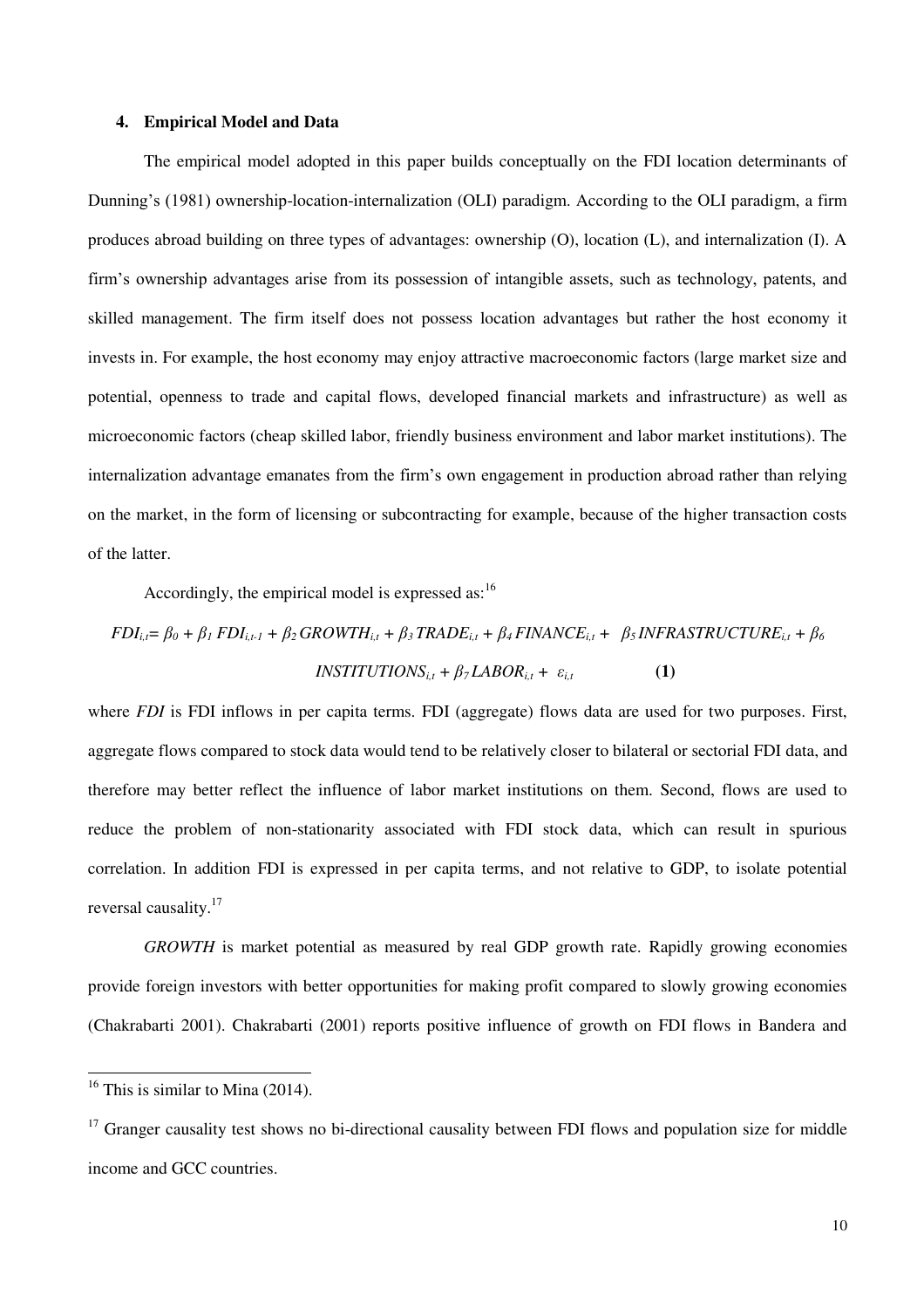White (1968), Lunn (1980), Schneider and Frey (1985), Culem (1988), Billington (1999), and Choe (2003). *GROWTH* is therefore expected to have a positive influence on FDI flows.

*TRADE* is trade openness as measured by the sum of imports and exports as a percentage of GDP. Asiedu (2002), Janicki and Wunnava (2004), Ang (2008), Majocchi and Strange (2007), Al Nasser and Gomez (2009), Vijayakumar et al. (2010), and Zhang and Daly (2011) find that trade openness has a positive influence on FDI. *TRADE* is therefore expected to have positive influence on FDI flows.

*FINANCE* is the degree of financial development as measured by the total value of stocks traded as a percentage of GDP. Ang (2008; 2009a), Al Nasser and Gomez (2009), and Agbloyor et al. (2013) find a positive relationship between the degree of financial development and FDI in Malaysia and Thailand. While not examining the effect of financial development on FDI, Alfaro et al. (2004; 2009; 2010) find that welldeveloped financial markets enhance the efficiency of FDI and boost economic growth, a result that Durham (2004), Choong et al. (2005), Ang (2009b), Lee and Chang (2009), Wang and Wong (2009) and Choong (2012) also reach. Given that few studies examined the influence of financial development on FDI, we cannot expect *a priori* the coefficient sign.

*INFRASTRUCTURE* is the degree of infrastructure development as measured by the number of mobile subscriptions per 100 people. The positive relationship between infrastructure development and FDI is found in Cheng and Kwan (2000), Urata and Kawai (2000), Zhang (2001), Asiedu (2002), Roberto (2004), Dupasquier and Osakwe (2006), Mollick et al. (2006), Majocchi and Strange (2007), Demekas et al. (2007), Kang and Lee (2007), Mina (2007), Ang (2008), Pantelidis and Nikolopoulos (2008), Bellak et al. (2008), Kinda (2010), and Jimenez (2011). We expect a positive relationship between infrastructure development and FDI.

 *INSTITUTIONS* is the quality of domestic institutions as measured by the rule of law. In the FDI literature it is found that better domestic institutional functions encourage FDI (Wei 2000; Asiedu 2006; Busse and Hefeker 2007; Benassy-Quere et al. 2007; Daude and Stein 2007; Naudé and Krugell 2007; Mina 2007, 2009 and 2011; Mishra and Daly 2007; Du et al. 2008). We expect a positive relationship between quality of domestic institutions and FDI.

*LABOR* is the degree of flexibility of labor market institutions, as measured by the labor market efficiency pillar indicators of the World Economic Forum's Global Competitiveness Index. The Global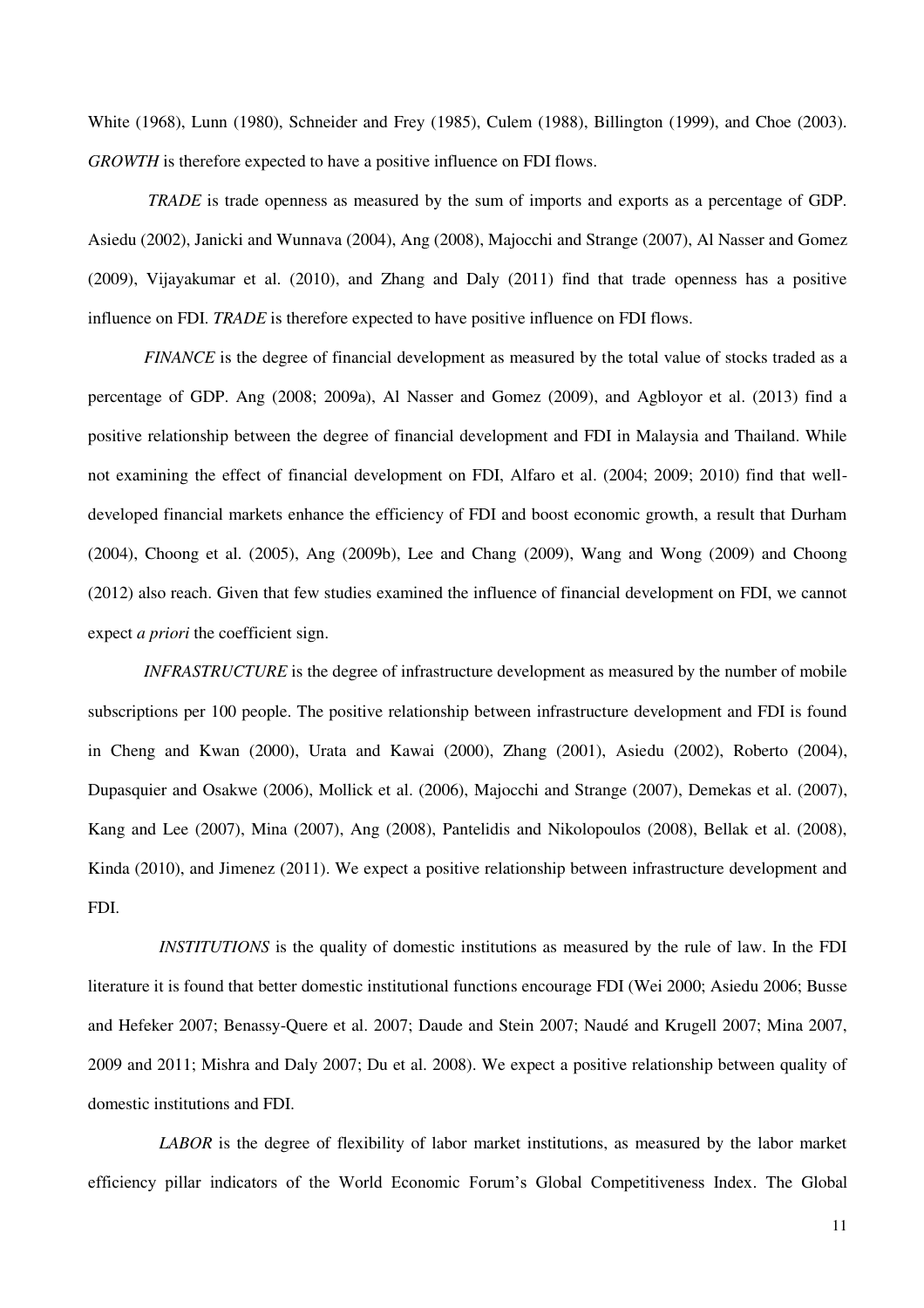Competitiveness Index's labor market efficiency pillar includes indicators which reflect LMF. The labor market efficiency indicators include: a) cooperation in labor-employer relations, b) flexibility of wage determination, c) hiring and firing practices, d) redundancy costs, e) pay and productivity, and g) reliance on professional management.

Cooperation in labor-employer relations refers to the nature of relation between the two whether it is cooperative (7) or confrontational (1). The flexibility of wage determination refers to the wage determination mechanism. Wages could be set at the company level (7) or through a centralized bargaining process (1). Hiring and firing procedures refer to whether these procedures are flexibly determined by employers (7) or impeded by regulations (1). Redundancy costs estimate the cost of advance notice requirements, severance payments, and penalties due when terminating a redundant worker, expressed in weekly wages. Pay and productivity refers to the extent pay is related to productivity; they would be strongly related (7) or unrelated (1). Reliance on professional management refers to how senior management is selected. Positions can be selected based on merit and qualifications (7) or kinship and friendship (1).

Rule of law is obtained from the World Bank's World Governance Indicators. This measure captures "perceptions" about "the extent to which agents have confidence in and abide by the rules of society, and in particular the quality of contract enforcement, property rights, the police, and the courts, as well as the likelihood of crime and violence". Higher values indicate better rule of law performance.

 Data on FDI inflows are obtained from UNCTADSTAT database. Data on market potential, trade openness, financial development, and the degree of infrastructure development are obtained from the World Bank's WDI. Data on rule of law are obtained from the World Bank's World Governance Indicators.

With availability of labor market efficiency pillar data only for the period 2006-2011, the number of observations on GCC countries is relatively limited, thus increasing the likelihood of sampling error. We therefore decided to also include 46 middle income countries to expand the sample, as discussed below.<sup>18</sup> The included middle income countries, as a group, are similar to GCC countries in terms of the percentage of FDI flows to GDP. Average FDI flows over the sample period amount to 4.4 percent of GDP in the sample middle

<sup>&</sup>lt;sup>18</sup> Countries are classified as middle income based on 2012 World Bank classification. Selection of these middle income countries is based on data series availability. In estimation 40 countries are used, however.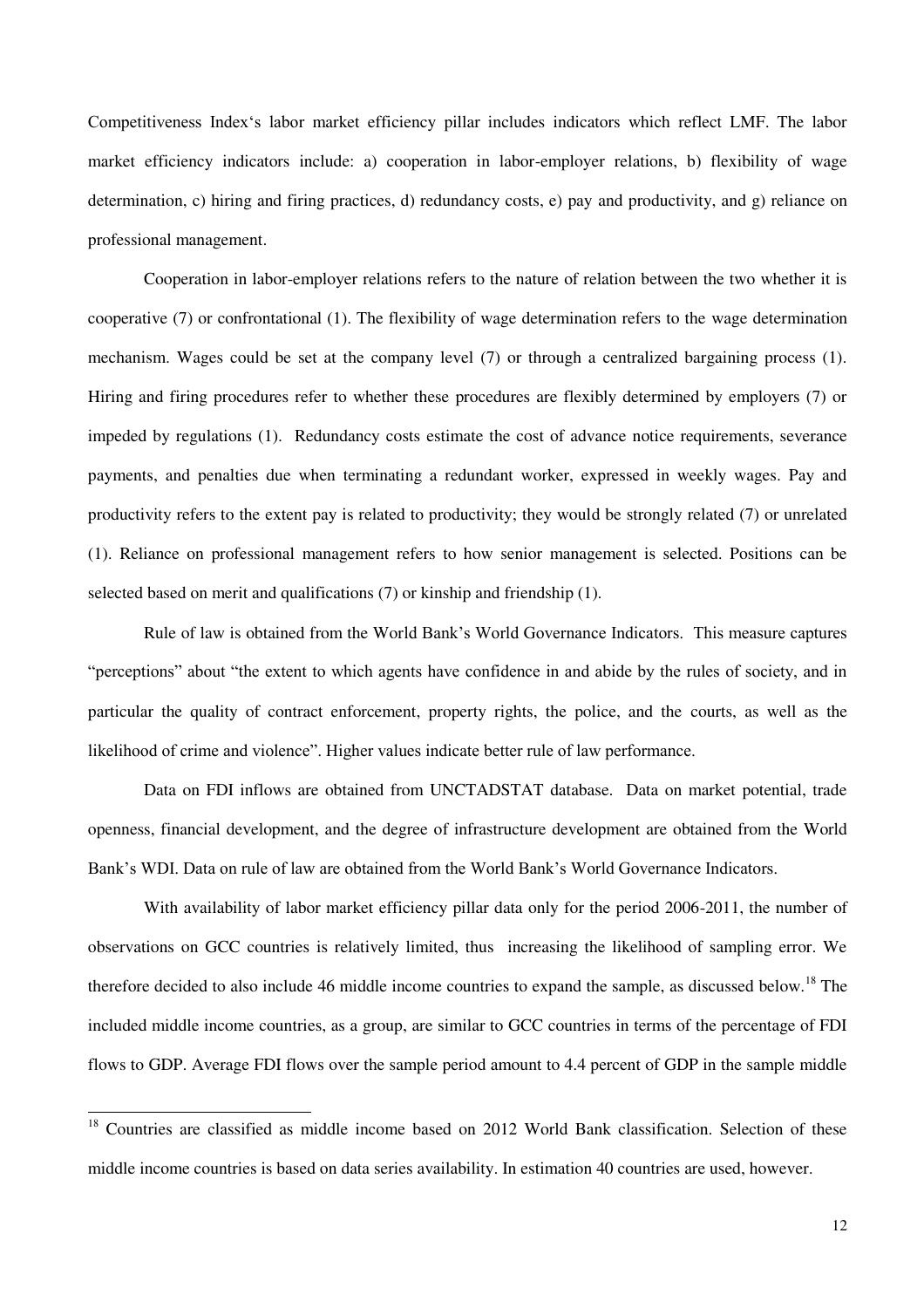income countries compared to 4.3 percent for GCC countries. However, the inclusion of middle income countries individually, potentially introduces heterogeneity, which is dealt with using the system GMM estimator as discussed in the next section.

Accordingly the modified empirical model is now expressed as:

$$
FDI_{i,t} = \beta_0 + \beta_1 FDI_{i,t-1} + \beta_2 GROWTH_{i,t} + \beta_3 TRADE_{i,t} + \beta_4 FINANCE_{i,t} + \beta_5 INFRASTRUCTURE_{i,t} + \beta_6
$$
  
INSTITUTIONS<sub>i,t</sub> + \beta\_7 LABOR<sub>i,t</sub> + \beta\_8 GCC<sub>i</sub> + \beta\_9 GCCLABOR<sub>i,t</sub> + \varepsilon<sub>i,t</sub> (1A)

where *GCC* and *GCCLABOR* are the GCC country dummy and the interaction of *GCC* and *LABOR* variables, respectively.

Of the 46 middle income countries, six are from East Asia and Pacific (China, Indonesia, Malaysia, Philippines, Thailand, and Vietnam), 10 from Europe and Central Asia (Armenia, Bulgaria, Kazakhstan, Latvia, Lithuania, Moldova, Russian Federation, Serbia, Turkey, and Ukraine), 14 from Latin America and Caribbean (Bolivia, Brazil, Chile, Colombia, Costa Rica, Ecuador, El Salvador, Jamaica, Mexico, Panama, Paraguay, Peru, Uruguay, and Venezuela), six from Middle East and North Africa (Egypt, Iran, Jordan, Lebanon, Morocco, and Tunisia), three from South Asia (India, Pakistan, Sri Lanka), and seven are from Sub-Saharan Africa (Botswana, Cote d'Ivoire, Ghana, Namibia, Nigeria, South Africa, and Zambia). These countries are classified as middle income by the World Bank in July 2012. The six GCC countries are Bahrain, Kuwait, Oman, Qatar, Saudi Arabia and UAE.

# **5. Empirical Issues and Estimation Methodology**

The empirical issues we address in this paper are potential endogeneity arising from the presence of unobserved country specific effects and the presence of panel unit roots. Endogeneity, defined as the correlation between the explanatory variables and the error term, could result in inconsistent ordinary least squares (OLS) estimates. Endogeneity may result from the presence of unobservable country specific effects, omitted variables, or reverse causality. FDI host countries may have unique features, such as strong relations and alliances with FDI home countries, unobservable country specific effects, which influence FDI flows. Multinational corporations may have also ownership advantages, such as technological know-how, input suppliers network, or management expertise which are not accounted for in the empirical model given the aggregate FDI flows data used. Reverse causality may result from the influence of FDI on growth (*GROWTH*),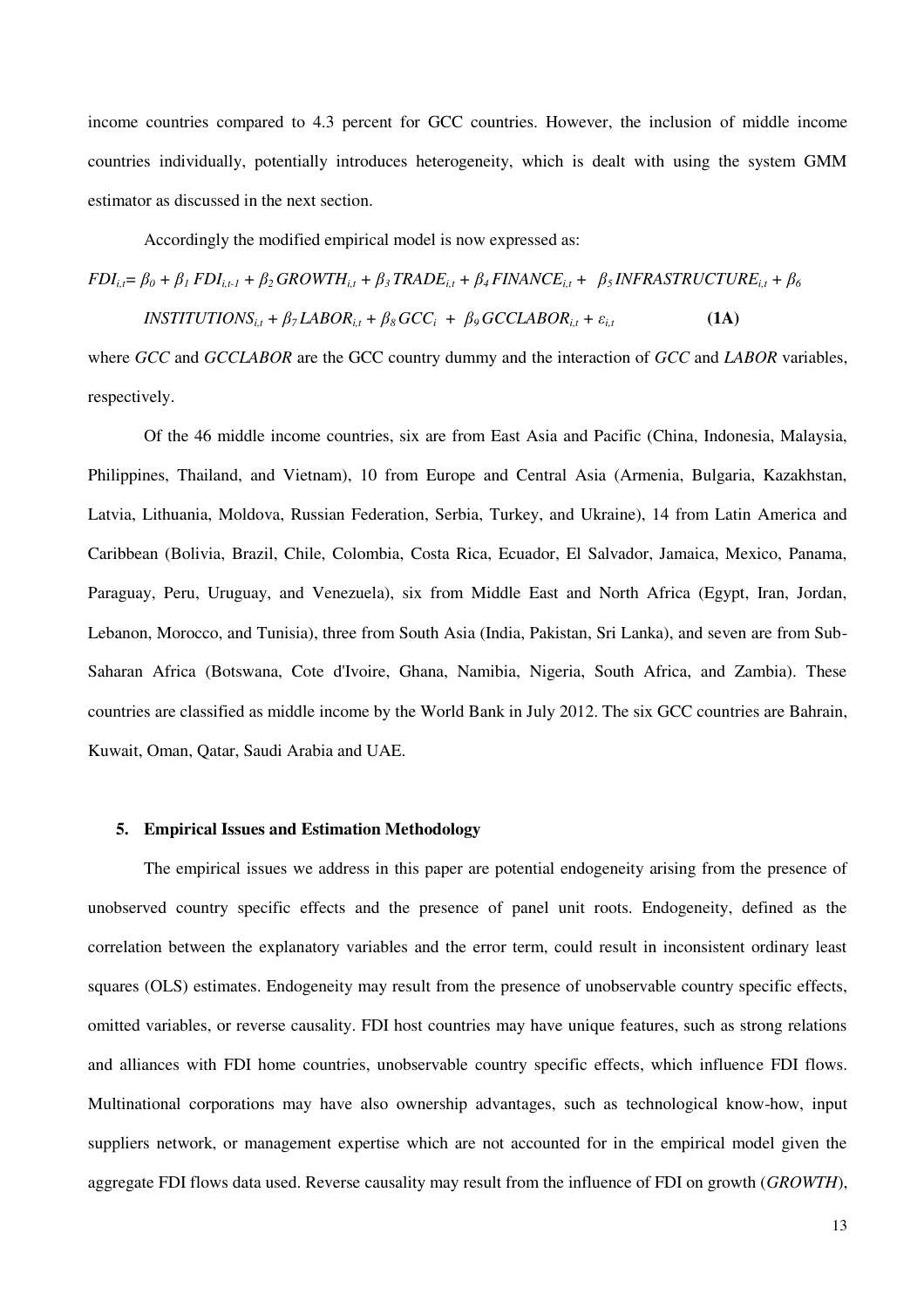trade (*TRADE*), financial development (*FINANCE*), infrastructure development (*INFRASTRUCTURE*), quality of institutions (*INSTITUTIONS*), and LMF (*LABOR*). To detect reverse causality, Granger causality test will be implemented. To deal with potential endogeneity, we use system GMM estimation methodology.

To detect the second main empirical issue – the presence of panel unit roots, we use battery of individual unit root tests: the Im, Pesaran, and Shin (IPS), the augmented Dickey Fuller-Fisher (ADF-Fisher), and Phillip-Perron (PP). We make the decision about the presence or absence of panel unit root tests based on the test statistics of two of three unit root tests.

System rather than difference GMM estimation is used as the latter suffers weak instrument problem, affecting its asymptotic properties (Arellano and Bover 1995; Blundell and Bond 1998), and consequently both point estimates and hypothesis tests become unreliable. For system GMM, lagged differences of explanatory variables are used as instruments, assuming the absence of serial correlation in the error term, and between these instruments and the error term. We use the Arellano-Bond test to test the lack of second-order serial correlation and the Hansen/Sargan tests of over-identifying restrictions to test for instrument validity.

We also collapse the instruments to avoid the instrument proliferation issue and finite sample bias. Instrument proliferation can become an issue with the growth in time dimension. The Hansen instrument orthogonality test under system GMM might suffer notable size distortion, which results in poor detection of orthogonality violation (Che et al. 2013). Roodman (2009) suggests collapsing the instruments to overcome this problem and also mitigate the finite sample bias.

### **6. Empirical Results**

To get a flavor of the labor market performance in the different regions, Table 1 provides the means of the selected labor market efficiency indicators for the different middle income regions. Comparing the performance of middle income countries among themselves, the table shows East Asia and Pacific having the highest scores on cooperation in labor-employer relations, and pay and productivity, while Europe and Central Asia countries have the highest scores on overall flexibility, wage determination flexibility, hiring and firing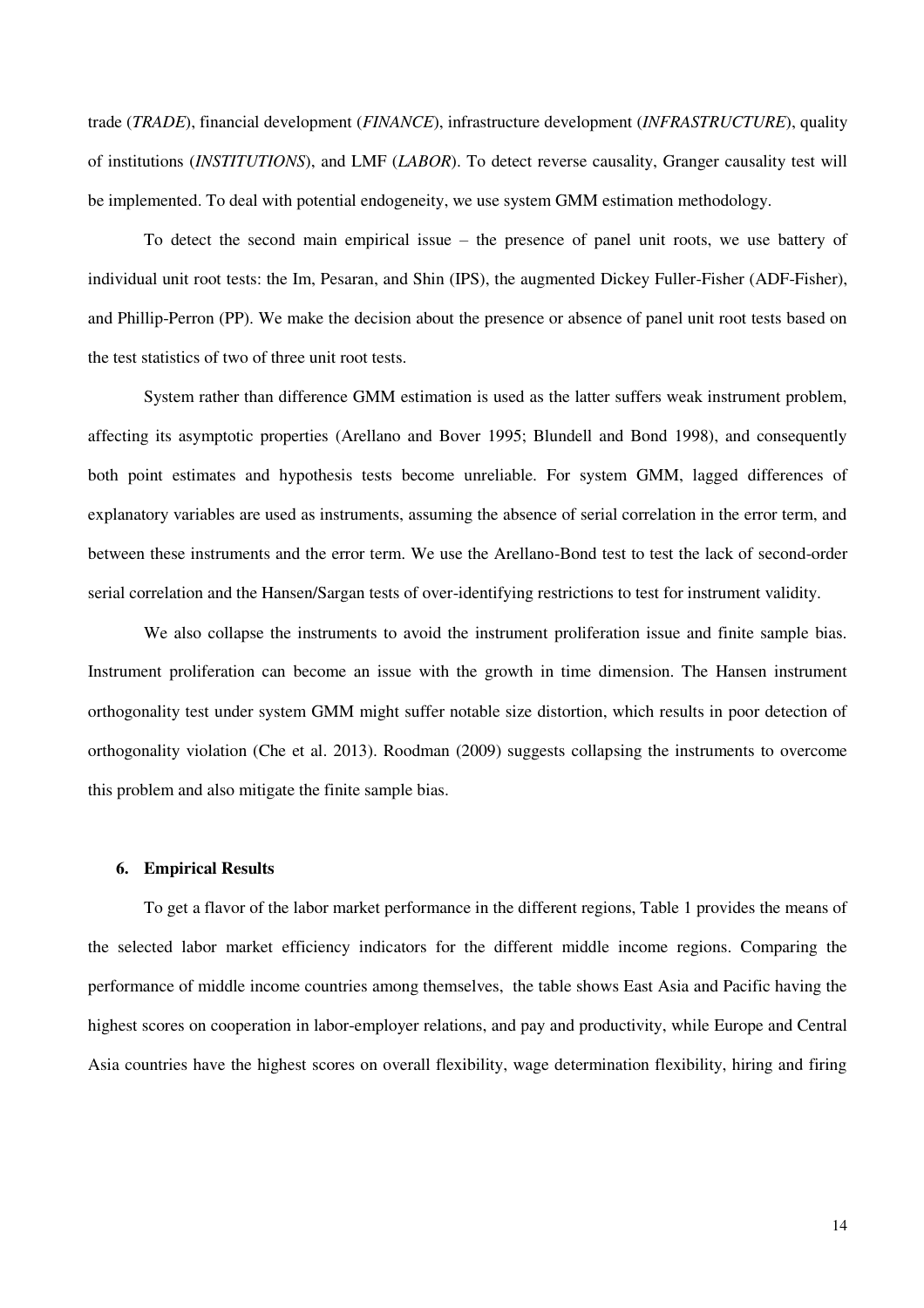practices, and redundancy costs (i.e. lowest).<sup>19</sup> Sub-Saharan Africa has the highest score on reliance on professional management. When comparing GCC countries to other regions, the GCC countries have outperformed them with respect to flexibility, cooperation in labor-employer relations, wage determination flexibility, and hiring and firing practices.

|                            | Labor Market Lincrency mureators (I cribu Average) |     |     |        |       |     |           |  |
|----------------------------|----------------------------------------------------|-----|-----|--------|-------|-----|-----------|--|
| Region                     | F                                                  | C   | WF  | $H\&F$ | R     | P&P | <b>PM</b> |  |
|                            |                                                    |     |     |        |       |     |           |  |
| East Asia & Pacific        | 4.5                                                | 4.8 | 5.0 | 4.1    | 85.1  | 4.7 | 4.7       |  |
| Europe & Central Asia      | 4.6                                                | 4.2 | 5.5 | 4.2    | 25.9  | 4.4 | 4.0       |  |
| <b>GCC</b>                 | 5.2                                                | 4.9 | 5.8 | 4.2    | 55.0  | 4.5 | 4.7       |  |
| Latin America & Caribbean  | 4.1                                                | 4.3 | 4.8 | 3.4    | 62.9  | 3.7 | 4.3       |  |
| Middle East & North Africa | 4.4                                                | 4.3 | 5.1 | 3.8    | 60.8  | 4.0 | 3.9       |  |
| South Asia                 | 4.2                                                | 4.4 | 5.0 | 3.7    | 111.3 | 4.1 | 4.7       |  |
| Sub-Saharan Africa         | 4.5                                                | 4.2 | 4.7 | 3.8    | 81.7  | 3.5 | 4.9       |  |

**TABLE 1**  Labor Market Efficiency Indicators (Period Average)

Notes: F: Flexibility. C: Cooperation in labor-employer relations. WF: Wage determination flexibility. H&F: Hiring and firing practices. R: Redundancy costs (weeks of salary). P&P: Pay and productivity. PM: Reliance on professional management.

Figure 1 shows the relationship between FDI inflows (as a percentage of GDP) and LMF in the different regions during the sample period 2006-2011. Excluding outlier observations, graphs suggest a positive relationship in all regions, except for GCC countries where the relationship is surprisingly negative, suggesting that less LMF encourage more FDI inflows to the region.

The positive and negative relationship with overall LMF in middle income and GCC countries, respectively, is also confirmed with correlation coefficients (Table 2). FDI inflows (per capita) show highest positive and negative correlation with overall LMF and redundancy costs, respectively, in middle income countries. In GCC countries the (positive) correlation is highest with professional management.

<sup>&</sup>lt;sup>19</sup> Wage setting in publicly listed companies in China had been reformed in the ninth five year plan of 1996– 2000 (Yueh 2004). Wages now have fixed and variable components. The fixed component includes the basic wage, seniority wage, insurance (medical, unemployment and pensions) and a housing fund, while the variable component includes bonuses, based on both *individual productivity* and enterprise profitability.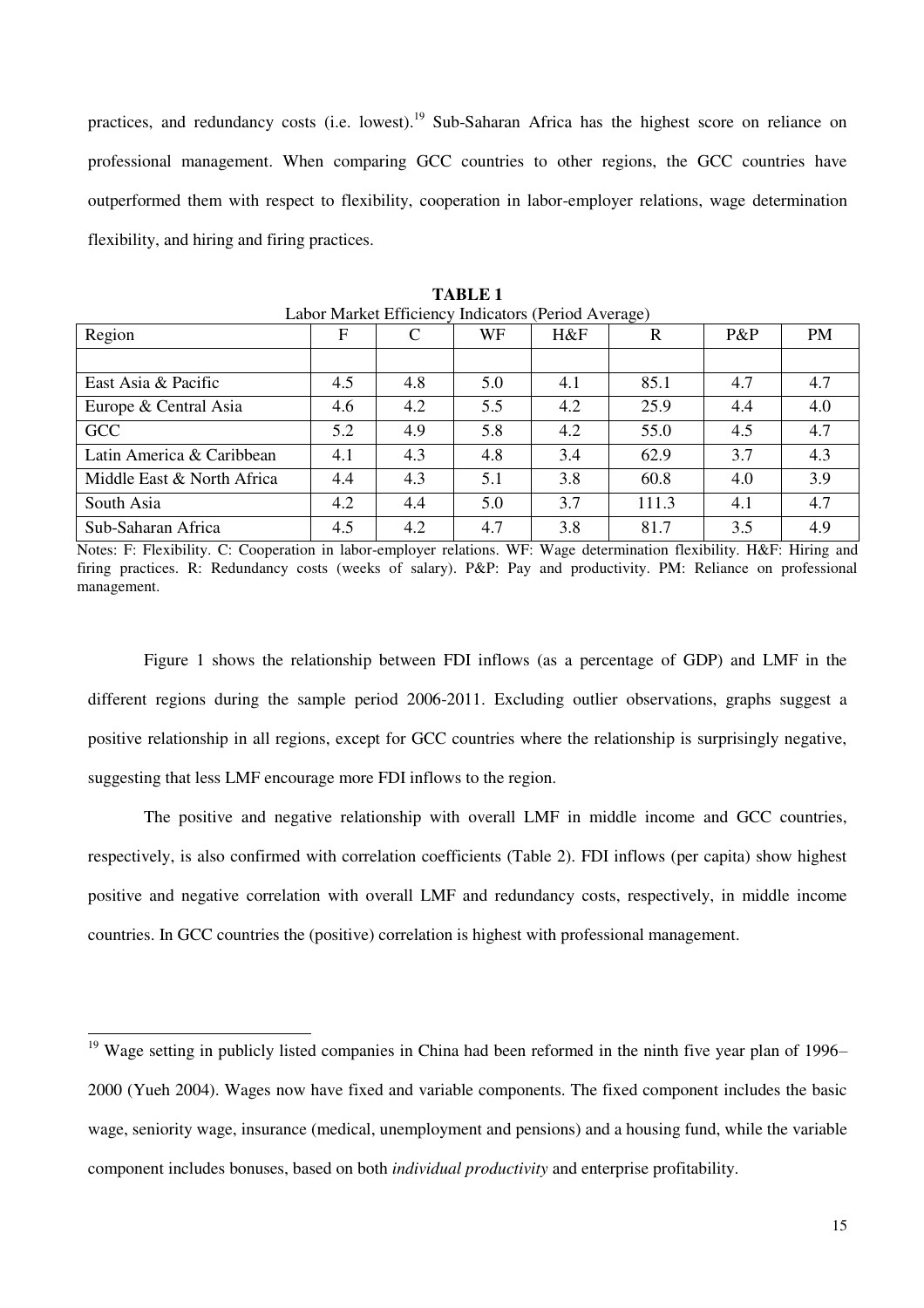**Figure 1**  Correlation between FDI Inflows and Labor Market Flexibility



**TABLE 2**  Correlation between FDI Flows per Capita and Labor Market Efficiency Indicators

|              | <b>Middle Income</b> | GCC      |
|--------------|----------------------|----------|
| F            | 0.349                | $-0.293$ |
| $\mathsf{C}$ | 0.084                | 0.027    |
| WF           | 0.207                | 0.298    |
| H&F          | 0.045                | 0.170    |
| $\mathsf{R}$ | $-0.462$             | 0.294    |
| P&P          | 0.223                | 0.277    |
| <b>PM</b>    | 0.020                | 0.420    |

Notes: F: Flexibility. C: Cooperation in labor-employer relations. WF: Wage determination flexibility. H&F: Hiring and firing practices. R: Redundancy costs (weeks of salary). P&P: Pay and productivity. PM: Reliance on professional management. Bold fonts indicate statistical significance at the 5 percent level.

Reverse causality, between *FDI* on the one hand and GDP growth rate, trade openness, financial development, labor market efficiency and the quality of domestic institutions on the other hand, is a potential source of endogeneity and a concern in this paper. Granger causality tests reject the null hypothesis that FDI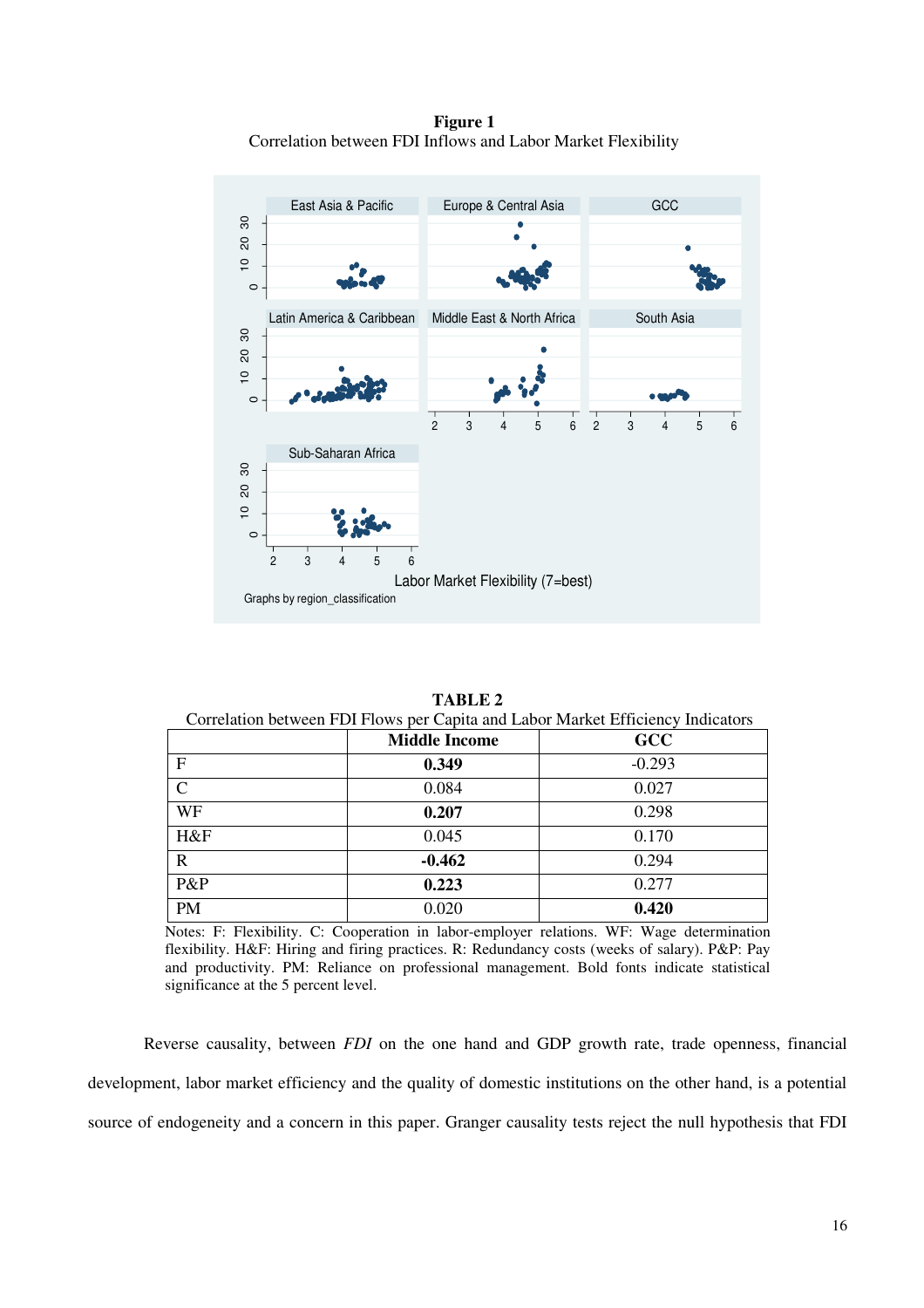does not Granger-cause trade openness and flexibility at the 5 percent significance level suggesting potential endogeneity (Table 3).

| Granger Causality between the Dependent and Explanatory Variables |      |                         |       |                |                  |                                 |
|-------------------------------------------------------------------|------|-------------------------|-------|----------------|------------------|---------------------------------|
|                                                                   | Obs. | $F-$                    | Prob. | Obs.           | $F-$             | Prob.                           |
|                                                                   |      | <b>Statistic</b>        |       |                | <b>Statistic</b> |                                 |
|                                                                   |      | Middle Income Countries |       |                |                  | Middle Income and GCC Countries |
|                                                                   |      |                         |       | FDI per Capita |                  |                                 |
| <b>GROWTH</b>                                                     | 183  | 2.327                   | 0.101 | 207            | 2.066            | 0.129                           |
| <b>TRADE</b>                                                      | 178  | 3.870                   | 0.023 | 202            | 0.829            | 0.438                           |
| <b>INFRASTRUCTURE</b>                                             | 186  | 1.746                   | 0.177 | 210            | 0.060            | 0.942                           |
| <b>FINANCE</b>                                                    | 165  | 0.135                   | 0.874 | 189            | 0.885            | 0.414                           |
| <b>INSTITUTIONS</b>                                               | 186  | 2.363                   | 0.097 | 210            | 2.503            | 0.084                           |
| <b>LABOR</b>                                                      |      |                         |       |                |                  |                                 |
| $\boldsymbol{F}$                                                  | 166  | 3.092                   | 0.048 | 188            | 1.814            | 0.166                           |
| $\mathcal{C}_{0}^{0}$                                             | 166  | 0.431                   | 0.650 | 188            | 2.522            | 0.083                           |
| $H\&F$                                                            | 166  | 0.057                   | 0.945 | 188            | 1.177            | 0.310                           |
| WF                                                                | 166  | 0.074                   | 0.929 | 188            | 0.564            | 0.570                           |
| $P\&P$                                                            | 166  | 0.314                   | 0.731 | 188            | 2.901            | 0.058                           |
| PM                                                                | 166  | 0.886                   | 0.414 | 188            | 1.773            | 0.173                           |
| $\boldsymbol{R}$                                                  | 158  | 0.165                   | 0.848 | 174            | 0.103            | 0.903                           |

**TABLE 3** 

Notes: " $H_0$ : The dependent variable does not Granger-cause the explanatory variable. Test is based on 2 lags. F: Flexibility. C: Cooperation in labor-employer relations. H&F: Hiring and firing practices. WF: Wage determination flexibility. P&P: Pay and productivity. PM: Reliance on professional management. R: Redundancy costs (weeks of salary).

Table 4 presents the results of IPS, ADF-Fisher, and PP tests for individual unit roots for middle income countries and for both middle income and GCC countries together. The decision on the presence or absence of panel unit roots is based on the results of at least two tests. Test results support the presence of panel unit root tests for *FDI*; *TRADE*; *INSTITUTIONS*; and flexibility, cooperation in labor-employer relations, hiring and firing, redundancy costs, pay and productivity, professional management, and redundancy costs as *LABOR* indicators.

The estimation results for middle income countries and the combined middle income and GCC countries are presented in tables 5 and 6, respectively. In table 5, the lagged dependent variable, *GROWTH*, *INFRASTRUCTURE*, and *INSTITUTIONS* all have positive influence on FDI flows, as expected. A one percentage point increase in the real growth rate increases FDI inflows per capita between about US\$11.5 in specification 3 to about US\$14.5 in specification 5. Similarly, an increase in the number of mobile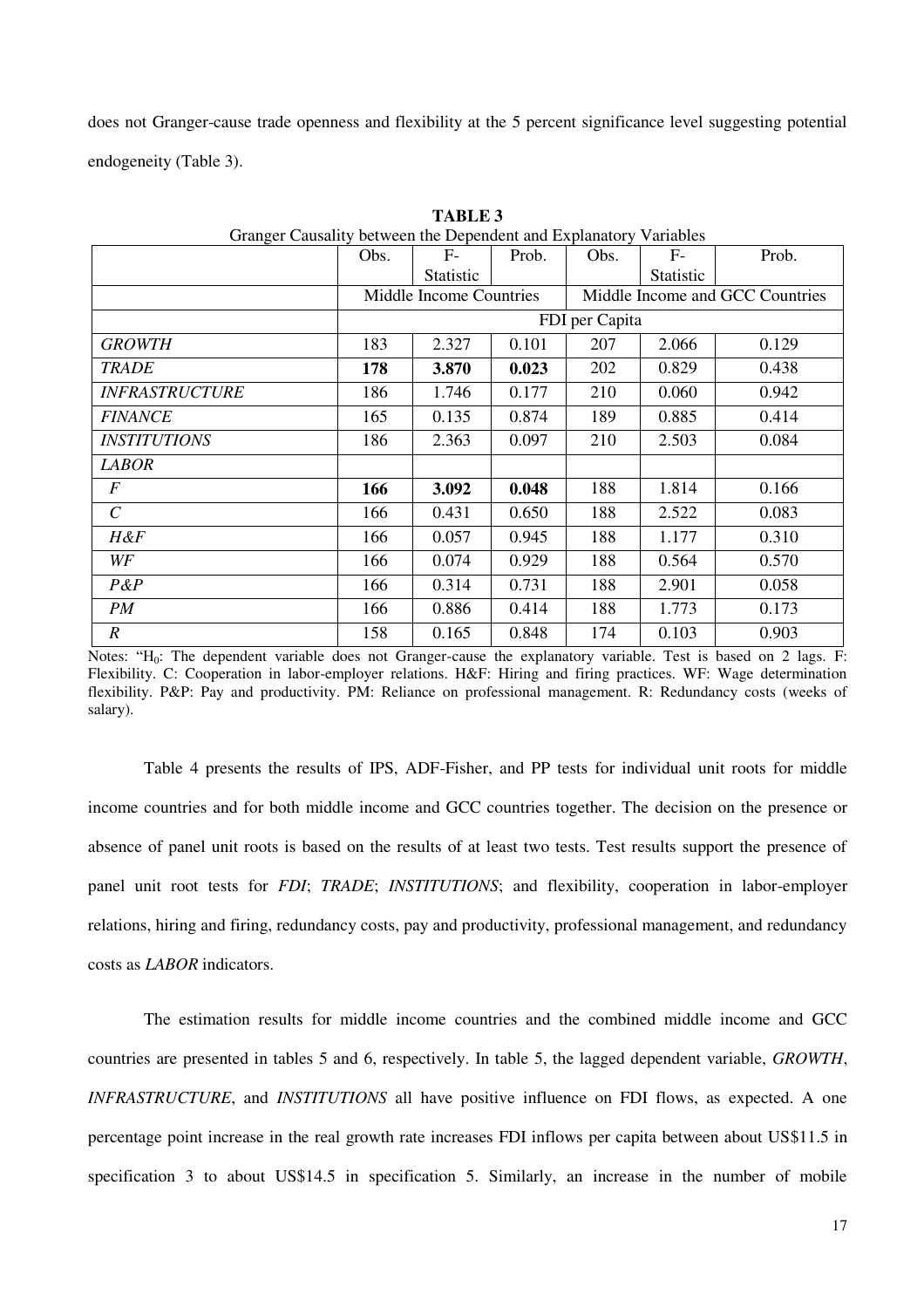subscriptions per 100 people by 1, increases FDI flows per capita between US\$1.2 in specification 4 to US\$1.5 in specification 1. The influence of institutional quality on FDI is of much higher magnitude compared to *GROWTH* and *INFRASTRUCTURE*; an improvement in the perception about the rule of law quality by 1 point increases FDI flows per capita between US\$83 in specification 3 to US\$105 in specification 5. These results are consistent with earlier studies mentioned in section IV. In contrast to *GROWTH*, *INFRASTRUCTURE*, and *INSTITUTIONS*, the influence of *FINANCE* is surprisingly negative, likely suggesting that stock market development boosts domestic investment at the expense of FDI.<sup>20</sup> The influence of *TRADE* is similarly negative and of limited economic magnitude, but statistically insignificant.

|                              | <b>IPS</b> | ADF                     | PP    | <b>IPS</b> | ADF                             | PP    |
|------------------------------|------------|-------------------------|-------|------------|---------------------------------|-------|
|                              |            | Middle Income Countries |       |            | Middle Income and GCC Countries |       |
| FDI (per Capita)             | 0.376      | 0.407                   | 0.027 | 0.427      | 0.497                           | 0.029 |
| D.FDI (per Capita)           | 0.000      | 0.002                   | 0.000 | 0.000      | 0.002                           | 0.000 |
| <b>GROWTH</b>                | 0.015      | 0.009                   | 0.000 | 0.014      | 0.008                           | 0.000 |
| <b>TRADE</b>                 | 0.622      | 0.539                   | 0.119 | 0.635      | 0.597                           | 0.168 |
| D.TRADE                      | 0.002      | 0.112                   | 0.025 | 0.002      | 0.122                           | 0.022 |
| <i><b>INFRASTRUCTURE</b></i> | 0.601      | 0.000                   | 0.000 | 0.495      | 0.000                           | 0.000 |
| <b>FINANCE</b>               | 0.000      | 0.000                   | 0.000 | 0.000      | 0.000                           | 0.000 |
| <b>INSTITUTIONS</b>          | 0.753      | 0.607                   | 0.032 | 0.671      | 0.511                           | 0.025 |
| D.INSTITUTIONS               | 0.001      | 0.055                   | 0.008 | 0.000      | 0.027                           | 0.001 |
| <b>LABOR</b>                 |            |                         |       |            |                                 |       |
| $\boldsymbol{F}$             | 0.666      | 0.844                   | 0.026 | 0.464      | 0.635                           | 0.007 |
| D.F                          | 0.000      | 0.050                   | 0.001 | 0.000      | 0.031                           | 0.000 |
| $\mathcal{C}_{0}^{0}$        | 0.063      | 0.038                   | 0.000 | 0.098      | 0.063                           | 0.000 |
| D.C                          |            |                         |       | 0.000      | 0.007                           | 0.000 |
| $H\&F$                       | 0.389      | 0.562                   | 0.088 | 0.286      | 0.390                           | 0.021 |
| $D.H\&F^*$                   | 0.000      | 0.018                   | 0.000 | 0.000      | 0.006                           | 0.000 |
| WF                           | 0.003      | 0.002                   | 0.000 | 0.001      | 0.001                           | 0.000 |

**TABLE 4**  Panel Unit Root Tests

<sup>20</sup> For future research, alternative measures of the degree of financial development can be used. Čihák et al. (2012) identify a number of financial markets depth measures. These include, in addition to the value of stocks traded (percentage of GDP) adopted in this paper, stock market capitalization plus outstanding domestic private debt securities (percentage of GDP), private debt securities (percentage of GDP), public debt securities (percentage of GDP), international debt securities (percentage of GDP), and stock market capitalization (percentage of GDP).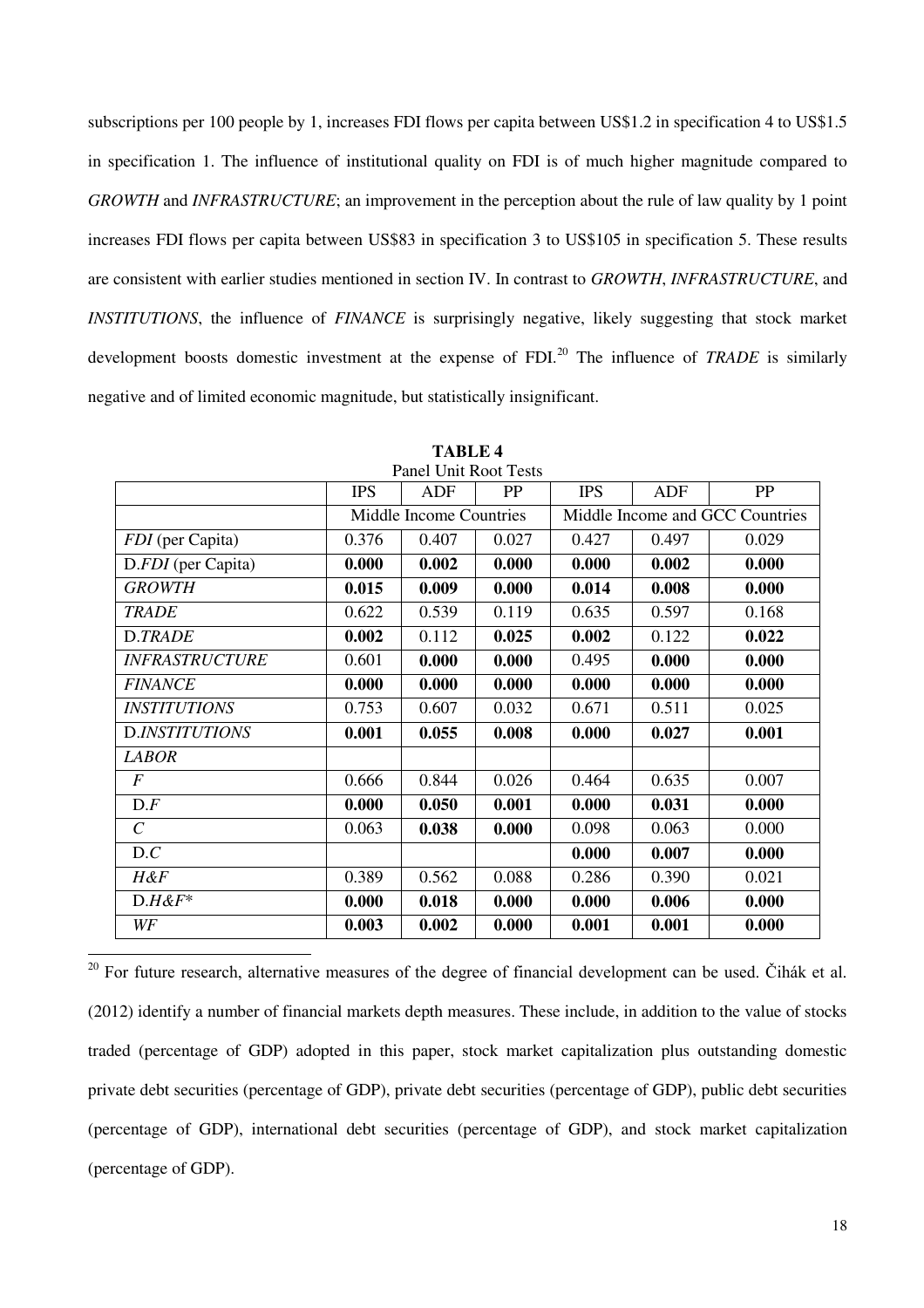|                  | <b>IPS</b> | ADF   | PP    | <b>IPS</b> | ADF   | <b>PP</b> |
|------------------|------------|-------|-------|------------|-------|-----------|
| $P\&P$           | 0.765      | 0.870 | 0.249 | 0.706      | 0.755 | 0.072     |
| $D.P\&P$         | 0.000      | 0.006 | 0.000 | 0.000      | 0.005 | 0.000     |
| PM               | 0.416      | 0.690 | 0.076 | 0.433      | 0.726 | 0.083     |
| D.PM             | 0.001      | 0.111 | 0.002 | 0.000      | 0.172 | 0.003     |
| $\boldsymbol{R}$ | 0.904      | 0.997 | 0.865 | 0.905      | 0.998 | 0.857     |
| $D.R^*$          | 0.000      | 0.000 | 0.000 | 0.000      | 0.000 | 0.000     |

Notes: IPS, ADF, PP are Im, Pesaran and Shin, Augmented Dickey Fuller, and Philip Perron tests, respectively. *p* values are reported. The null hypothesis is the presence of unit roots. Bold fonts indicate rejection of the null hypothesis. F: Flexibility. C: Cooperation in labor-employer relations. WF: Wage determination flexibility. H&F: Hiring and firing practices. R: Redundancy costs (weeks of salary). P&P: Pay and productivity. PM: Reliance on professional management. D is first difference and includes only intercept in test equation. \* Includes intercept and trend in test equation.

# **TABLE 5**  Labor Market Efficiency and FDI Flows in Middle Income Countries Dependent Variable: FDI Net Inflows per Capita (System GMM Estimation)

|                       | (1)          | (2)            | (3)        | (4)       | (5)          | (6)        | (7)        |
|-----------------------|--------------|----------------|------------|-----------|--------------|------------|------------|
|                       | $\mathbf{F}$ | $\overline{C}$ | WF         | H&F       | $\mathbb{R}$ | P&P        | <b>PM</b>  |
| L.FDI                 | 0.486a       | 0.583a         | 0.583a     | 0.590a    | 0.420a       | 0.548a     | 0.593a     |
|                       | (0.093)      | (0.097)        | (0.101)    | (0.098)   | (0.088)      | (0.095)    | (0.102)    |
| <b>GROWTH</b>         | 12.935a      | 12.596a        | 11.400b    | 12.879a   | 14.477a      | 11.737b    | 12.317a    |
|                       | (4.491)      | (4.784)        | (4.558)    | (4.855)   | (4.662)      | (4.984)    | (4.740)    |
| <b>TRADE</b>          | $-0.311$     | $-0.079$       | $-0.061$   | $-0.045$  | $-0.227$     | $-0.271$   | $-0.034$   |
|                       | (0.552)      | (0.318)        | (0.300)    | (0.340)   | (0.455)      | (0.488)    | (0.313)    |
| <b>FINANCE</b>        | $-0.470b$    | $-0.579b$      | $-0.481$   | $-0.655b$ | $-0.933a$    | $-0.649c$  | $-0.634b$  |
|                       | (0.229)      | (0.273)        | (0.328)    | (0.311)   | (0.288)      | (0.359)    | (0.306)    |
| <b>INFRASTRUCTURE</b> | 1.494a       | 1.262a         | 1.257a     | 1.238a    | 0.803        | 1.367a     | 1.316a     |
|                       | (0.392)      | (0.360)        | (0.339)    | (0.404)   | (0.492)      | (0.386)    | (0.394)    |
| <b>LABOR</b>          | 83.855c      | 3.974          | 24.201     | 0.998     | $-1.121a$    | 41.543     | 15.479     |
|                       | (45.806)     | (30.501)       | (25.459)   | (19.477)  | (0.374)      | (33.292)   | (25.841)   |
| <b>INSTITUTIONS</b>   | 91.419b      | 84.005c        | 83.098c    | 96.067c   | 105.157c     | 85.354c    | 76.371     |
|                       | (45.426)     | (44.636)       | (48.424)   | (49.627)  | (57.453)     | (51.170)   | (52.090)   |
| Constant              | $-395.599b$  | $-52.184$      | $-155.516$ | $-41.344$ | 138.440c     | $-183.418$ | $-116.330$ |
|                       | (190.808)    | (138.753)      | (131.920)  | (114.603) | (75.456)     | (135.154)  | (151.847)  |
| Obs.                  | 146          | 146            | 146        | 146       | 146          | 146        | 146        |
| Countries             | 40           | 40             | 40         | 40        | 40           | 40         | 40         |
| Instruments           | 37           | 34             | 34         | 34        | 31           | 34         | 34         |
| Wald test             | 95.9         | 175.7          | 149        | 178       | 93.1         | 134.8      | 166.4      |
| $A-B$ (AR2) test      | 0.149        | 0.211          | 0.177      | 0.215     | 0.145        | 0.175      | 0.217      |
| Hansen test           | 0.304        | 0.220          | 0.233      | 0.267     | 0.170        | 0.184      | 0.210      |

Notes: Robust errors in parentheses. a, b, c significant at 1%, 5%, 10% level, respectively. F: Flexibility. C: Cooperation in labor-employer relations. WF: Wage determination flexibility. H&F: Hiring and firing practices. R: Redundancy costs (weeks of salary). P&P: Pay and productivity. PM: Reliance on professional management. Instruments are collapsed. Figures for Wald, A-B (AR2) and Hansen tests are *p* values.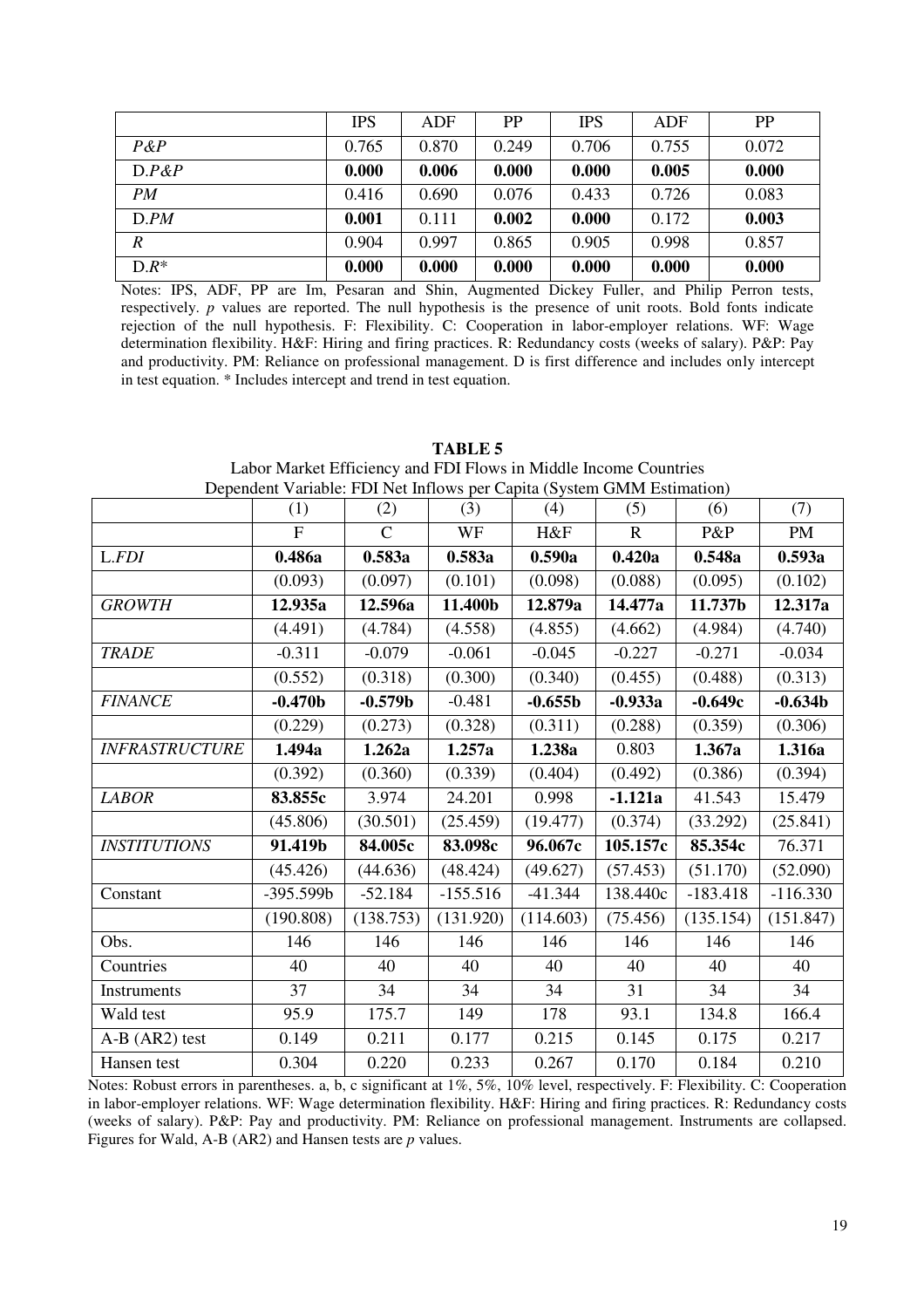The influence of LMF on FDI flows is positive though statistically insignificant in most specifications. Overall LMF has the highest positive influence on FDI flows though marginally significant. An increase in overall flexibility by 1 point increases FDI flows per capita by US\$84. The increase in labor redundancy costs, a dimension of LMF, discourages FDI inflows per capita though with a limited magnitude of slightly above US\$1.

Table 6 reports the estimation results for the combined middle income and GCC countries sample. The results for the lagged dependent variable, *GROWTH* and *INFRATSRUCTURE* are similar to those of table 5. The influence of *INSTITUTIONS*, however, becomes statistically insignificant in all but one specification. The coefficient of *FINANCE* also becomes statistically insignificant. The coefficient of *TRADE* becomes positive, as one would expect, though statistically insignificant. In addition, the influence of overall LMF becomes statistically insignificant. The negative influence of labor redundancy costs is robust to the inclusion of the GCC countries in the sample, however.

Being a GCC country increases FDI flows per capita by more than US\$4,000 in specification 1. This GCC regional advantage, compared to other middle income countries, does not hold in the remaining specifications however. In specification 1, LMF in GCC countries reduces FDI inflows by nearly US\$750. The net effect of being a GCC country on FDI inflows per capita is about US\$208 (evaluated at the period mean).

#### **7. Robustness Checks**

We undertook robustness check of the estimation methodology. Instead of using system GMM approach, we adopted an instrumental variables approach instrumenting for *TRADE* and the overall LMF dimension of *LABOR*. We also accounted for heteroskedasticity associated with the use of middle income countries and autocorrelation in the time series. The results for the middle income countries are reported in table 7. In all specifications the model is identified, and the instruments are valid and the excluded instruments are correctly excluded (at the 5 percent significance level).

*LABOR* estimates are similar to those of table 5. Overall LMF statistical significance (at 5 percent statistical significance) has increased though the magnitude of the coefficient decreased. Redundancy costs continue to reduce FDI inflows per capita though with lower coefficient magnitude. Professional management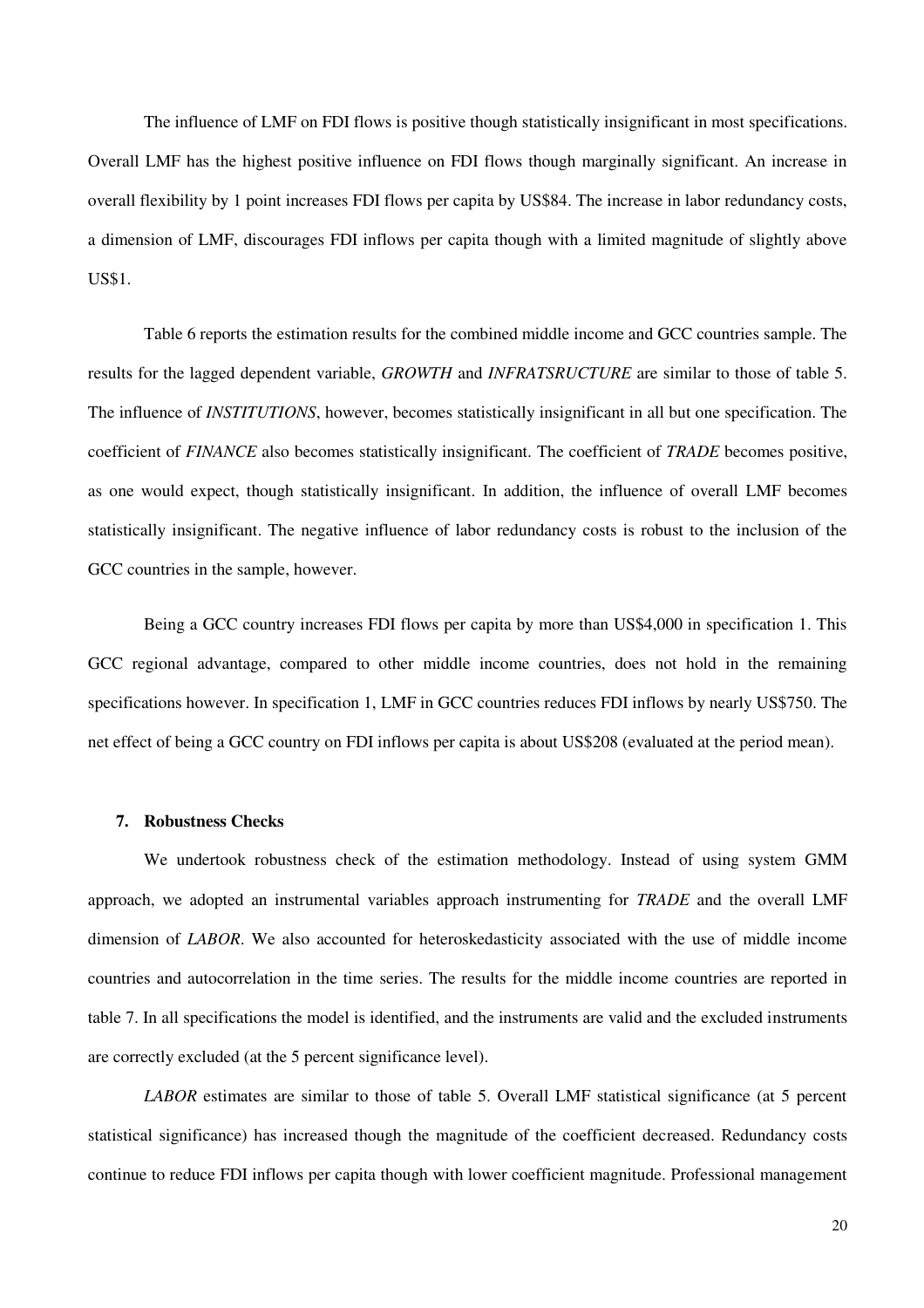has a positive influence on FDI inflows. Unlike the results of table 5, *TRADE* coefficients though continue to be negative are now statistically significant.

The results for the combined middle income and GCC countries are reported in table 8. In all specifications but one (specification 6) the model is identified, the instruments are valid and the excluded instruments are correctly excluded (at the 5 percent significance level). Compared to table 6, the influence of overall LMF becomes statistically significant similar to the one for middle income countries sample of table 5, while the significance of the coefficients of the GCC variables (in the same specification) disappears. In specification 7, professional management exerts a negative influence on FDI inflows to the GCC countries. However, being a GCC country has a positive net influence of FDI inflows of nearly US\$160 per capita (evaluated at the period mean).

| Dependent Variable: FDI Net Inflows per Capita (System GMM Estimation) |                |                |             |             |             |             |             |  |  |
|------------------------------------------------------------------------|----------------|----------------|-------------|-------------|-------------|-------------|-------------|--|--|
|                                                                        | (1)            | (2)            | (3)         | (4)         | (5)         | (6)         | (7)         |  |  |
| <b>VARIABLES</b>                                                       | $\overline{F}$ | $\overline{C}$ | WF          | H&F         | $\mathbf R$ | P&P         | PM          |  |  |
| L.FDI                                                                  | 0.370a         | 0.410a         | 0.441a      | 0.420a      | 0.388a      | 0.396a      | 0.434a      |  |  |
|                                                                        | (0.056)        | (0.049)        | (0.049)     | (0.048)     | (0.067)     | (0.066)     | (0.036)     |  |  |
| <b>GROWTH</b>                                                          | 11.785a        | 10.851b        | 10.642b     | 11.121b     | 12.711a     | 12.701a     | 12.371a     |  |  |
|                                                                        | (3.847)        | (4.641)        | (4.325)     | (4.571)     | (4.651)     | (4.262)     | (4.436)     |  |  |
| <b>TRADE</b>                                                           | 0.229          | 0.731          | 0.471       | 0.282       | 0.122       | 0.234       | 0.443       |  |  |
|                                                                        | (0.765)        | (0.704)        | (0.589)     | (0.607)     | (0.352)     | (0.859)     | (0.651)     |  |  |
| <b>FINANCE</b>                                                         | $-0.368$       | $-0.336$       | $-0.147$    | $-0.212$    | $-0.777b$   | $-0.153$    | 0.004       |  |  |
|                                                                        | (0.498)        | (0.585)        | (0.676)     | (0.639)     | (0.383)     | (0.579)     | (0.660)     |  |  |
| <b>INFRASTRUCTURE</b>                                                  | 1.357b         | 1.067c         | 1.105       | 1.195c      | 0.540       | 1.417b      | 1.105c      |  |  |
|                                                                        | (0.612)        | (0.638)        | (0.694)     | (0.724)     | (0.629)     | (0.720)     | (0.671)     |  |  |
| <b>LABOR</b>                                                           | 78.734         | $-27.486$      | 31.206      | $-7.668$    | $-1.321a$   | 33.211      | $-13.194$   |  |  |
|                                                                        | (56.398)       | (50.777)       | (32.213)    | (28.237)    | (0.380)     | (48.181)    | (37.567)    |  |  |
| <b>GCC</b>                                                             | 4,113.920c     | 2,648.334      | 1,978.807   | $-350.477$  | $-47.221$   | $-477.619$  | 574.997     |  |  |
|                                                                        | (2, 233.722)   | (2,580.281)    | (1,988.348) | (1,416.241) | (148.434)   | (2,927.628) | (1,277.867) |  |  |
| GCC*LABOR                                                              | $-750.992c$    | $-487.859$     | $-316.270$  | 126.526     | 5.516b      | 145.770     | $-80.941$   |  |  |
|                                                                        | (412.696)      | (499.841)      | (341.773)   | (327.981)   | (2.276)     | (652.955)   | (263.357)   |  |  |
| <b>INSTITUTIONS</b>                                                    | 90.230         | 85.219         | 90.599      | 100.905c    | 83.842      | 79.287      | 94.379      |  |  |
|                                                                        | (64.864)       | (60.380)       | (59.302)    | (61.155)    | (54.968)    | (72.159)    | (63.410)    |  |  |
| Constant                                                               | $-384.696$     | 63.708         | $-201.271$  | $-5.009$    | 140.971c    | $-181.811$  | 3.563       |  |  |
|                                                                        | (254.503)      | (195.064)      | (192.382)   | (158.008)   | (84.878)    | (181.928)   | (187.796)   |  |  |
|                                                                        |                |                |             |             |             |             |             |  |  |
| Obs.                                                                   | 162            | 162            | 162         | 162         | 162         | 162         | 162         |  |  |
| Countries                                                              | 46             | 46             | 46          | 46          | 46          | 46          | 46          |  |  |

**TABLE 6**  Labor Market Efficiency and FDI Flows in Middle Income and GCC Countries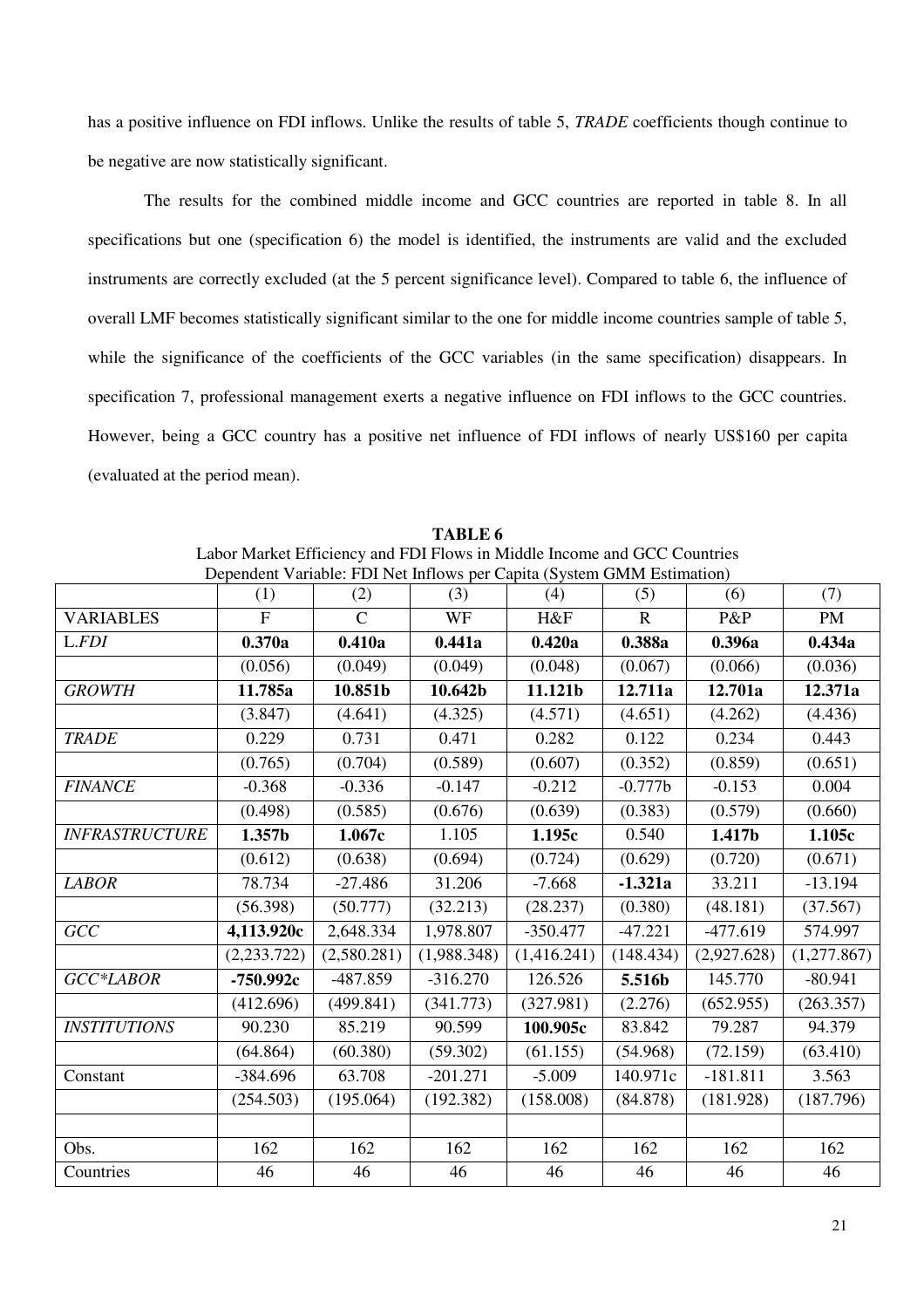|                  |       | (2)   | (3)    | (4)    |       | (6)   |       |
|------------------|-------|-------|--------|--------|-------|-------|-------|
| Instruments      | 40    | 36    | 36     | 36     | 33    | 41    | 36    |
| Wald test        | 436.6 | 964.0 | 1178.8 | 1700.0 | 287.9 | 784.3 | 802.9 |
| $A-B$ (AR2) test | 0.153 | 0.202 | 0.323  | 0.655  | 0.242 | 0.444 | 0.233 |
| Hansen test      | 0.302 | 0.144 | 0.195  | 0.19   | 0.31  | 0.202 | 0.117 |

Notes: Robust errors in parentheses. a, b, c significant at 1%, 5%, 10% level, respectively. F: Flexibility. C: Cooperation in labor-employer relations. WF: Wage determination flexibility. H&F: Hiring and firing practices. R: Redundancy costs (weeks of salary). P&P: Pay and productivity. PM: Reliance on professional management. Instruments are collapsed. Figures for Wald, A-B (AR2) and Hansen tests are *p* values.

|                       | Dependent variable: FDI Net inflows per Capita (TV Estimation) |              |           |           |             |           |             |  |  |  |
|-----------------------|----------------------------------------------------------------|--------------|-----------|-----------|-------------|-----------|-------------|--|--|--|
|                       | (1)                                                            | (2)          | (3)       | (4)       | (5)         | (6)       | (7)         |  |  |  |
|                       | $\overline{F}$                                                 | $\mathsf{C}$ | WF        | H&F       | $\mathbf R$ | P&P       | <b>PM</b>   |  |  |  |
| L.FDI                 | 0.761a                                                         | 0.803a       | 0.814a    | 0.804a    | 0.737a      | 0.803a    | 0.812a      |  |  |  |
|                       | (0.073)                                                        | (0.078)      | (0.078)   | (0.078)   | (0.078)     | (0.078)   | (0.076)     |  |  |  |
| <b>GROWTH</b>         | 13.342a                                                        | 11.205a      | 11.428a   | 11.147a   | 15.430a     | 11.098a   | 11.871a     |  |  |  |
|                       | (3.532)                                                        | (3.210)      | (3.189)   | (3.232)   | (3.316)     | (3.222)   | (3.269)     |  |  |  |
| <b>TRADE</b>          | $-0.904a$                                                      | $-0.746b$    | $-0.652b$ | $-0.697b$ | $-0.643b$   | $-0.708b$ | $-0.754a$   |  |  |  |
|                       | (0.296)                                                        | (0.304)      | (0.290)   | (0.275)   | (0.266)     | (0.294)   | (0.269)     |  |  |  |
| <b>FINANCE</b>        | $-0.290$                                                       | $-0.202$     | $-0.224$  | $-0.232$  | $-0.463b$   | $-0.180$  | $-0.383c$   |  |  |  |
|                       | (0.201)                                                        | (0.198)      | (0.189)   | (0.191)   | (0.208)     | (0.230)   | (0.213)     |  |  |  |
| <b>INFRASTRUCTURE</b> | 1.472a                                                         | 1.413a       | 1.335a    | 1.358a    | 1.063a      | 1.396a    | 1.581a      |  |  |  |
|                       | (0.294)                                                        | (0.306)      | (0.283)   | (0.279)   | (0.294)     | (0.282)   | (0.300)     |  |  |  |
| <b>LABOR</b>          | 53.304b                                                        | 5.978        | $-16.742$ | $-10.932$ | $-0.576a$   | $-5.877$  | 35.963c     |  |  |  |
|                       | (23.863)                                                       | (20.108)     | (13.040)  | (12.453)  | (0.222)     | (15.622)  | (19.210)    |  |  |  |
| <b>INSTITUTIONS</b>   | 53.770b                                                        | 57.029b      | 55.520b   | 56.451b   | 54.773b     | 60.896b   | 38.732      |  |  |  |
|                       | (25.214)                                                       | (25.539)     | (27.058)  | (26.486)  | (25.201)    | (25.766)  | (27.978)    |  |  |  |
| Constant              | $-289.395a$                                                    | $-89.133$    | 16.782    | $-19.374$ | 2.958       | $-39.784$ | $-241.032b$ |  |  |  |
|                       | (103.553)                                                      | (92.345)     | (63.720)  | (56.668)  | (44.696)    | (56.642)  | (100.787)   |  |  |  |
|                       |                                                                |              |           |           |             |           |             |  |  |  |
| Obs.                  | 154                                                            | 154          | 154       | 154       | 154         | 154       | 154         |  |  |  |
| R-squared             | 0.781                                                          | 0.775        | 0.777     | 0.774     | 0.790       | 0.774     | 0.776       |  |  |  |
| LR statistic          | 0.000                                                          | 0.000        | 0.000     | 0.000     | 0.000       | 0.000     | 0.000       |  |  |  |
| Hansen J Statistic    | 0.187                                                          | 0.070        | 0.081     | 0.074     | 0.112       | 0.072     | 0.074       |  |  |  |

**TABLE 7**  Labor Market Efficiency and FDI Flows in Middle Income Countries  $D = L \times \mathbf{V}$  is  $\mathbf{V} = \mathbf{V} \times \mathbf{V}$  . FDI Net  $\mathbf{V} = \mathbf{V} \times \mathbf{V}$ 

Notes: Robust errors in parentheses. a, b, c significant at 1%, 5%, 10% level, respectively. F: Flexibility. C: Cooperation in labor-employer relations. WF: Wage determination flexibility. H&F: Hiring and firing practices. R: Redundancy costs (weeks of salary). P&P: Pay and productivity. PM: Reliance on professional management. Instruments are collapsed. The LR statistic is for the Anderson canonical correlations likelihood-ratio test of whether the equation is identified, i.e., that the excluded instruments are relevant. The statistic provides a measure of instrument relevance, and rejection of the null indicates that the model is identified. The Hansen test is a test of overidentifying restrictions.  $H_0$  is instruments are valid instruments and the excluded instruments are correctly excluded from the estimated equation. Figures for the LR and Hansen *J* statistic are *p* values.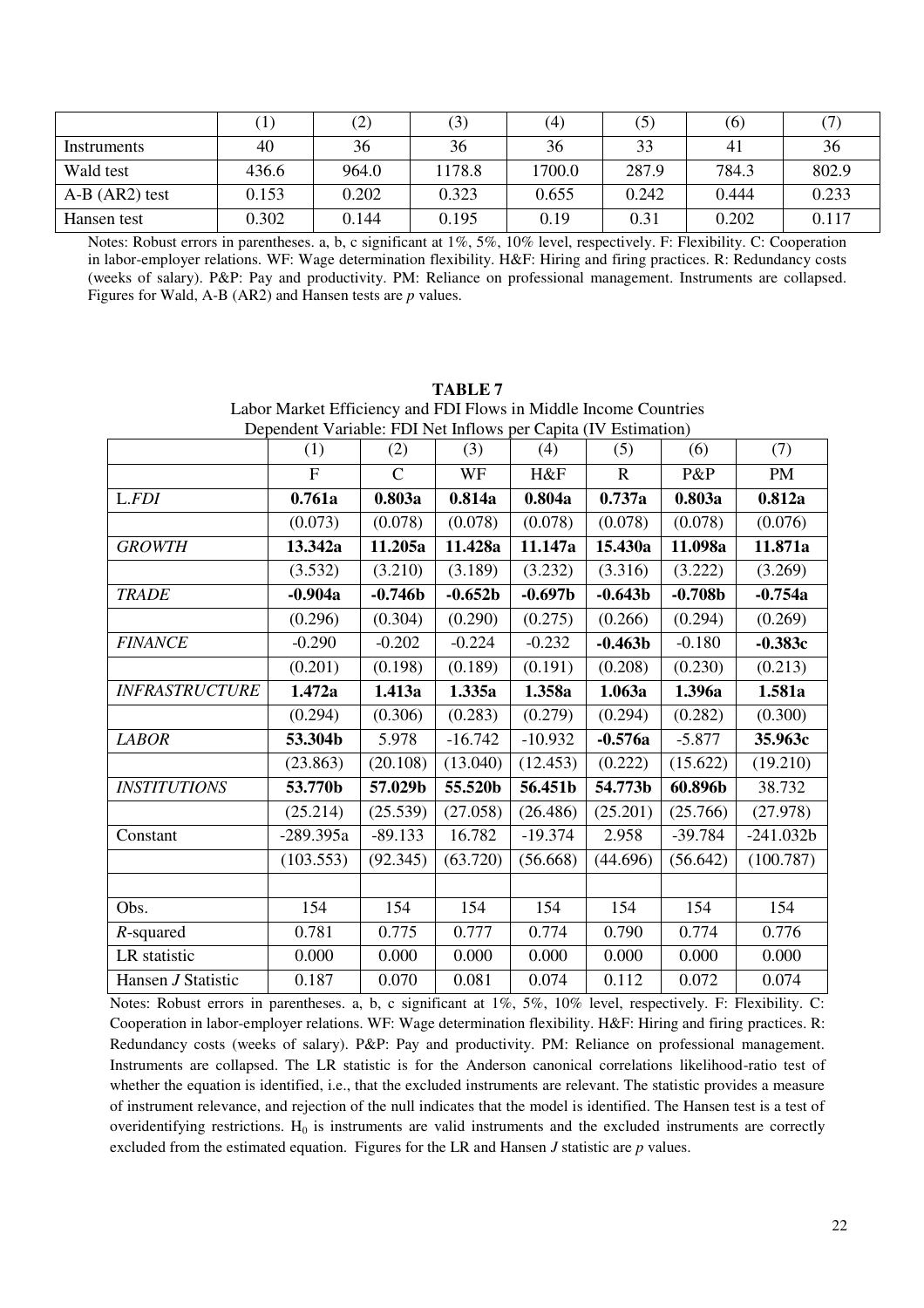|                       | (1)          | Dependent Variable. I DI i vet inflows per Capita (IV Estimation)<br>(2) | (3)        | (4)        | (5)         | (6)          | (7)         |
|-----------------------|--------------|--------------------------------------------------------------------------|------------|------------|-------------|--------------|-------------|
|                       | $\mathbf{F}$ | $\overline{C}$                                                           | WF         | H&F        | $\mathbf R$ | P&P          | PM          |
| L.FDI                 | 0.610a       | 0.663a                                                                   | 0.649a     | 0.691a     | 0.558a      | 0.798a       | 0.685a      |
|                       | (0.098)      | (0.102)                                                                  | (0.098)    | (0.101)    | (0.095)     | (0.126)      | (0.099)     |
| <b>GROWTH</b>         | 12.432a      | 12.543a                                                                  | 11.925a    | 12.916a    | 12.652a     | 11.833a      | 11.981a     |
|                       | (3.103)      | (2.833)                                                                  | (2.799)    | (2.894)    | (3.170)     | (3.839)      | (2.924)     |
| <b>TRADE</b>          | $-0.633$     | $-0.376$                                                                 | $-0.326$   | $-0.367$   | $-0.245$    | $-0.089$     | $-0.383$    |
|                       | (0.465)      | (0.427)                                                                  | (0.429)    | (0.419)    | (0.408)     | (0.584)      | (0.418)     |
| <b>FINANCE</b>        | $-0.330$     | $-0.180$                                                                 | $-0.114$   | $-0.171$   | $-0.608c$   | 0.003        | $-0.320$    |
|                       | (0.311)      | (0.296)                                                                  | (0.275)    | (0.305)    | (0.332)     | (0.318)      | (0.291)     |
| <b>INFRASTRUCTURE</b> | 1.518a       | 1.350b                                                                   | 1.348a     | 1.413a     | 1.016b      | 1.329b       | 1.628a      |
|                       | (0.491)      | (0.539)                                                                  | (0.488)    | (0.495)    | (0.471)     | (0.631)      | (0.466)     |
| <b>LABOR</b>          | 78.268b      | $-1.842$                                                                 | $-7.277$   | $-10.879$  | $-0.867a$   | 63.745b      | 29.342      |
|                       | (32.671)     | (25.793)                                                                 | (24.137)   | (18.020)   | (0.259)     | (32.320)     | (19.999)    |
| GCC                   | 779.686      | 1,079.726                                                                | 1,367.629  | 1,173.476  | $-74.967$   | 10,404.32b   | 2,038.44b   |
|                       | (1,763.0)    | (1,908.4)                                                                | (2,450.7)  | (1,016.6)  | (119.3)     | (4,072.01)   | (927.56)    |
| GCC*LABOR             | $-167.024$   | $-221.576$                                                               | $-249.083$ | $-280.840$ | 1.674       | $-2,341.38b$ | $-451.828b$ |
|                       | (335.175)    | (385.987)                                                                | (432.494)  | (240.067)  | (1.672)     | (930.127)    | (210.402)   |
| <b>INSTITUTIONS</b>   | 82.096b      | 86.680b                                                                  | 88.211b    | 73.283c    | 82.353b     | 3.277        | 62.719c     |
|                       | (36.519)     | (39.255)                                                                 | (39.480)   | (41.635)   | (38.815)    | (42.138)     | (37.800)    |
| Constant              | $-378.213a$  | $-47.237$                                                                | $-17.690$  | $-29.766$  | 56.303      | $-382.049a$  | $-212.704b$ |
|                       | (136.492)    | (121.686)                                                                | (117.563)  | (82.995)   | (54.130)    | (147.887)    | (107.448)   |
|                       |              |                                                                          |            |            |             |              |             |
| Obs.                  | 170          | 170                                                                      | 170        | 170        | 170         | 170          | 170         |
| $R$ -squared          | 0.526        | 0.496                                                                    | 0.524      | 0.484      | 0.553       | 0.112        | 0.559       |
| LR statistic          | 0.000        | 0.000                                                                    | 0.000      | 0.000      | 0.000       | 0.116        | 0.000       |
| Hansen J Statistic    | 0.264        | 0.100                                                                    | 0.073      | 0.152      | 0.305       | 0.756        | 0.077       |

**TABLE 8**  Labor Market Efficiency and FDI Flows in Middle Income and GCC Countries Dependent Variable: FDI Net Inflows per Capita (IV Estimation)

Notes: Robust errors in parentheses. a, b, c significant at 1%, 5%, 10% level, respectively. F: Flexibility. C: Cooperation in labor-employer relations. WF: Wage determination flexibility. H&F: Hiring and firing practices. R: Redundancy costs (weeks of salary). P&P: Pay and productivity. PM: Reliance on professional management. Instruments are collapsed. The LR statistic is for the Anderson canonical correlations likelihood-ratio test of whether the equation is identified, i.e., that the excluded instruments are relevant. The statistic provides a measure of instrument relevance, and rejection of the null indicates that the model is identified. The Hansen test is a test of overidentifying restrictions.  $H_0$  is instruments are valid instruments and the excluded instruments are correctly excluded from the estimated equation. Figures for the LR and Hansen *J* statistic are *p* values.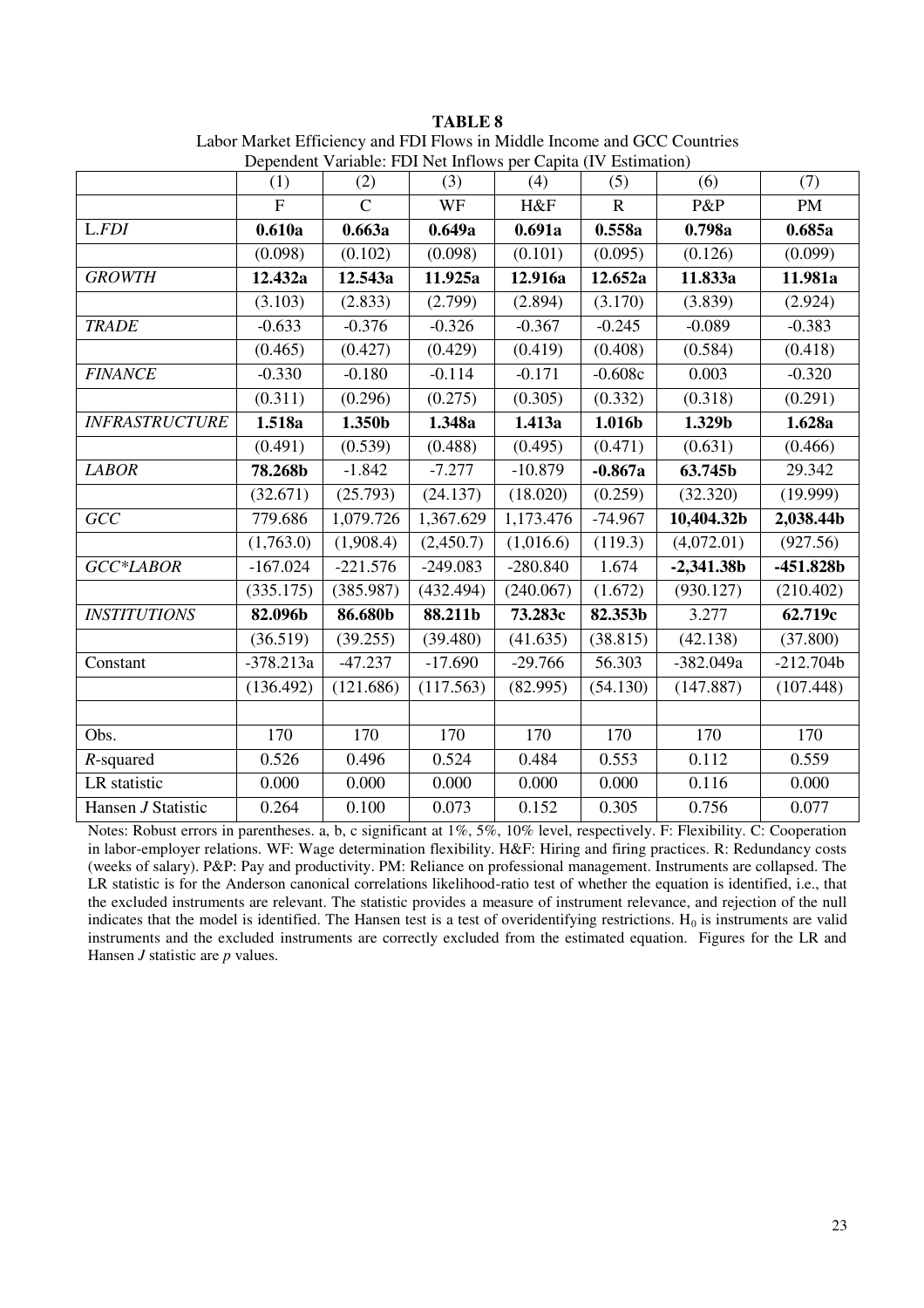#### **8. Concluding Remarks**

This paper has been motivated by the policy controversy over the liberalization of labor market institutions in GCC countries and its potential conflict with labor nationalization policies. This controversy is supported by the casual observation of a peculiar negative relationship between flexible LMI and FDI inflows to GCC countries, unlike the same positive relationship for other regions.

The paper undertakes an empirical examination of the influence of LMF on FDI in GCC countries and comparator sample of middle income countries using 2006-2011 panel data. The paper robustly finds in the comparator middle income countries that overall LMF increases FDI flows per capita economically significantly while redundancy costs decrease it insignificantly. In contrast in GCC countries, overall LMF (under system GMM estimation methodology) and professional management (under IV estimation methodology) reduce FDI inflows per capita supporting the casually observed negative relationship. The negative influence of LMI is outweighed by positive "GCC region" influence, resulting in a net positive GCC influence.

Given the current controversy regarding labor nationalization policies in GCC countries, the main implication of our results is that a shift towards labor force nationalization and the likely reduction in LMF is not necessarily a deterrent to FDI flows. Our results lend support to other perhaps more important determinants of FDI flows, such as market potential and infrastructure development consistent with Mina (2007). The positive influence of these determinants more than overcomes the negative influence of the increase in non-wage costs associated with less flexible labor market institutions. In this respect, our interpretation is similar to that of Mogab et al. (2013) who suggest that foreign investors are more driven by gaining market access as opposed to minimizing total labor cost.

As our result seems to suggest that more rigidity of labor market institutions would attract FDI in GCC countries, further investigation of the effect of government intervention is needed. In that respect, analyzing the behavior of foreign investors from a political economy standpoint, where the latter compare the benefits of regulation in terms of increased productivity and human capital development as suggested by Parcon (2008) and their associated wage and non-wage cost, would be promising. Similarly, the other counter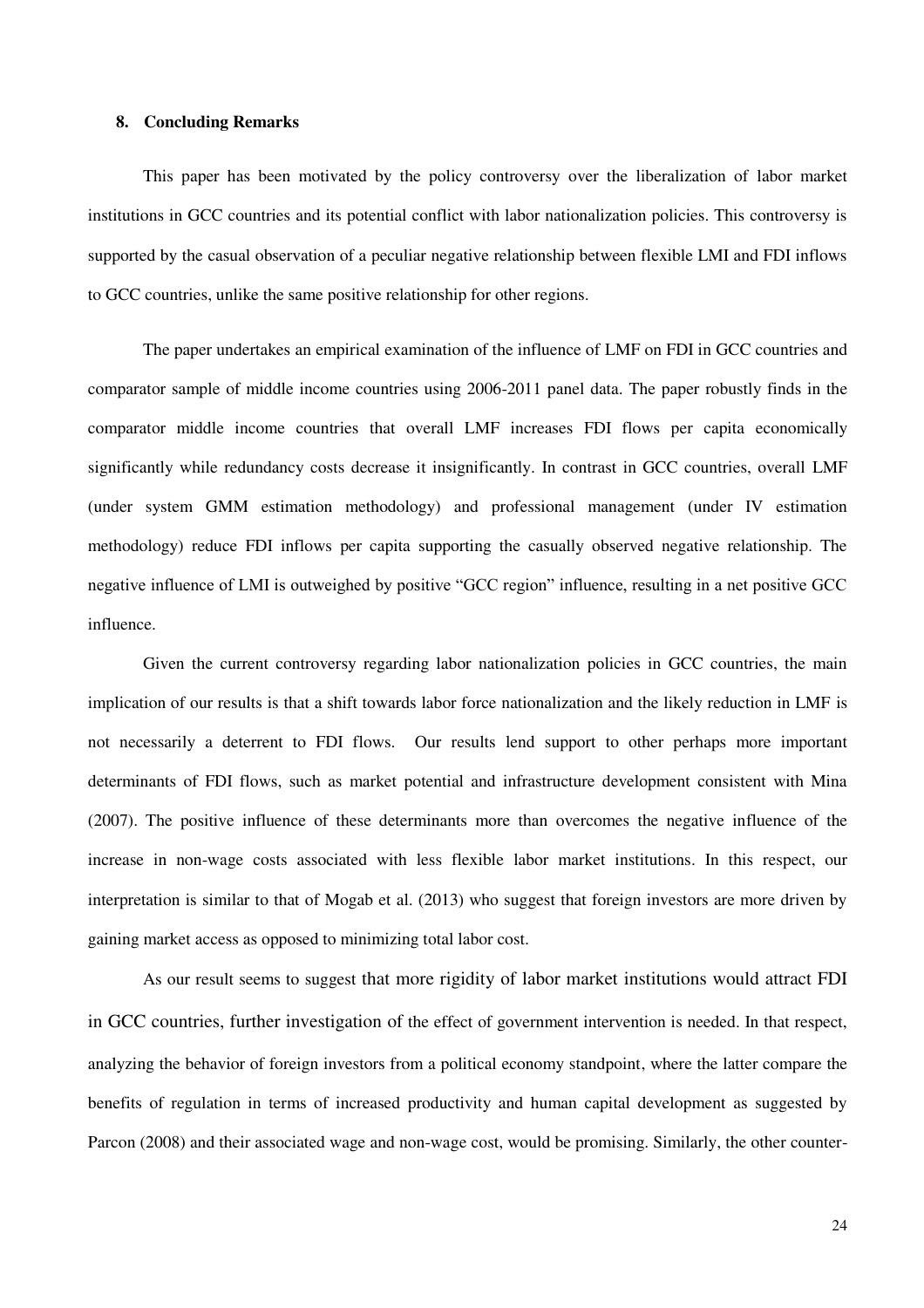intuitive result suggesting that more professional management distracts FDI calls for investigating the political economy factors affecting FDI flows.

# **Acknowledgements**

We would like to thank participants at the following conferences, symposia and seminars for their helpful comments and suggestions on earlier versions of this paper: Western Economic Association International 89th Annual Conference, Denver, USA; 2014 Global Development Finance conference, Dubai, UAE; 6th Annual Research Symposium in Business & Economics, Al Ain, UAE; and the Department of Economics and Finance Research Seminar Series at the College of Business and Economics, United Arab Emirates University, UAE. We are particularly thankful to Amany El Anshasy, Mahmoud Al-Iriani, Jeff Nugent, Rahel Shoemaker, and Jorge Martinez. The usual disclaimer applies.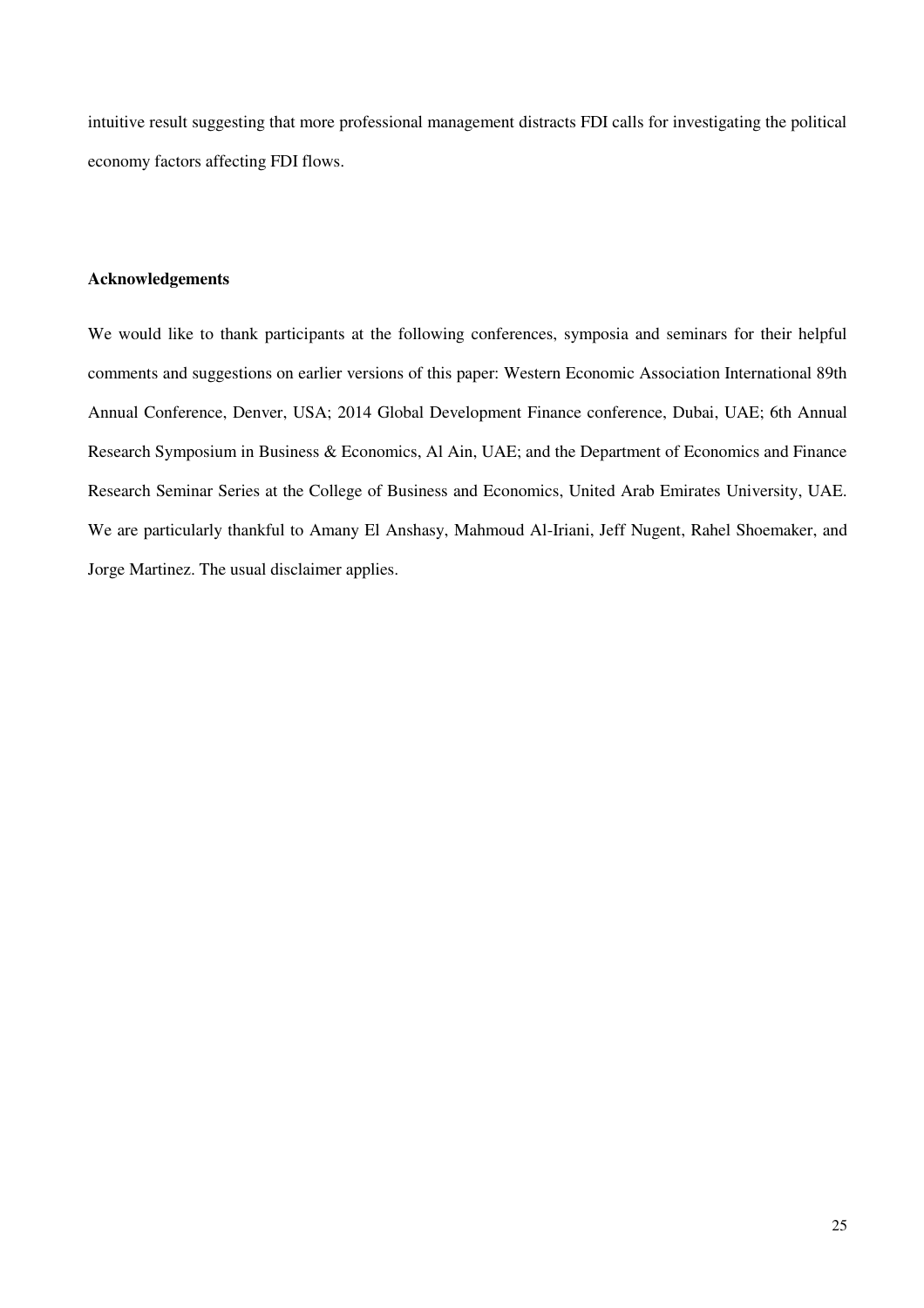# **REFERENCES**

- Abdelkarim, A., and H. C. Haan "Skills and Training in the UAE: The Need for and the Dimensions of Institutional Intervention" Centre for Labour Market Research and Information Policy Research Paper no. 5, Dubai, TANMIA, 2002.
- Agbloyor, E. K., J. Abor, C. K. D. Adjasi, and A. Yawson. "Exploring the Causality Links between Financial Markets and Foreign Direct Investment in Africa". *Research in International Business and Finance*, 28 (1), 2013, 118-134.
- Al-Ali, J. "Emiratisation: Drawing UAE Nationals into their Surging Economy." *International Journal of Sociology and Social Policy*, 28 (9/10), 2008, 365-379.
- Al Nasser, O. M., and X. G. Gomez. "Do Well-Functioning Financial Systems Affect the FDI Flows to Latin America?" *International Research Journal of Finance and Economics*, 1 (29), 2009, 60-75.
- Alfaro, L., A. Chanda, S. Kalemli-Ozcan, and S. Sayek. "FDI and Economic Growth: The Role of Local Financial Markets". *Journal of International Economics*, 64 (1), 2004, 89-112.
- Alfaro, L., A. Chanda, S. Kalemli-Ozcan, and S. Sayek. "Does Foreign Direct Investment Promote Growth? Exploring the Role of Financial Markets on Linkages". *Journal of Development Economics*, 91 (2), 2010, 242-256.
- Alfaro, L., S. Kalemli-Ozcan, and S. Sayek. "FDI, Productivity and Financial Development". *World Economy*, 32 (1), 2009, 111-135
- Ang, J. B. "Determinants of Foreign Direct Investment in Malaysia". *Journal of Policy Modeling*, 30 (1), 2008, 185-189.
- Ang, J. B. "Financial Development and the FDI-Growth Nexus: The Malaysian Experience." *Applied Economics*, 41 (13), 2009a, 1595-1601.
- Ang, J. B. "Foreign Direct Investment and Its Impact on the Thai Economy: The Role of Financial Development". *Journal of Economics and Finance*, 33 (3), 2009b, 316-323.
- Arellano, M. and O. Bover. "Another Look at the Instrumental Variable Estimation of Error-Components Models". *Journal of Econometrics*, 68 (1), 1995, 29-51.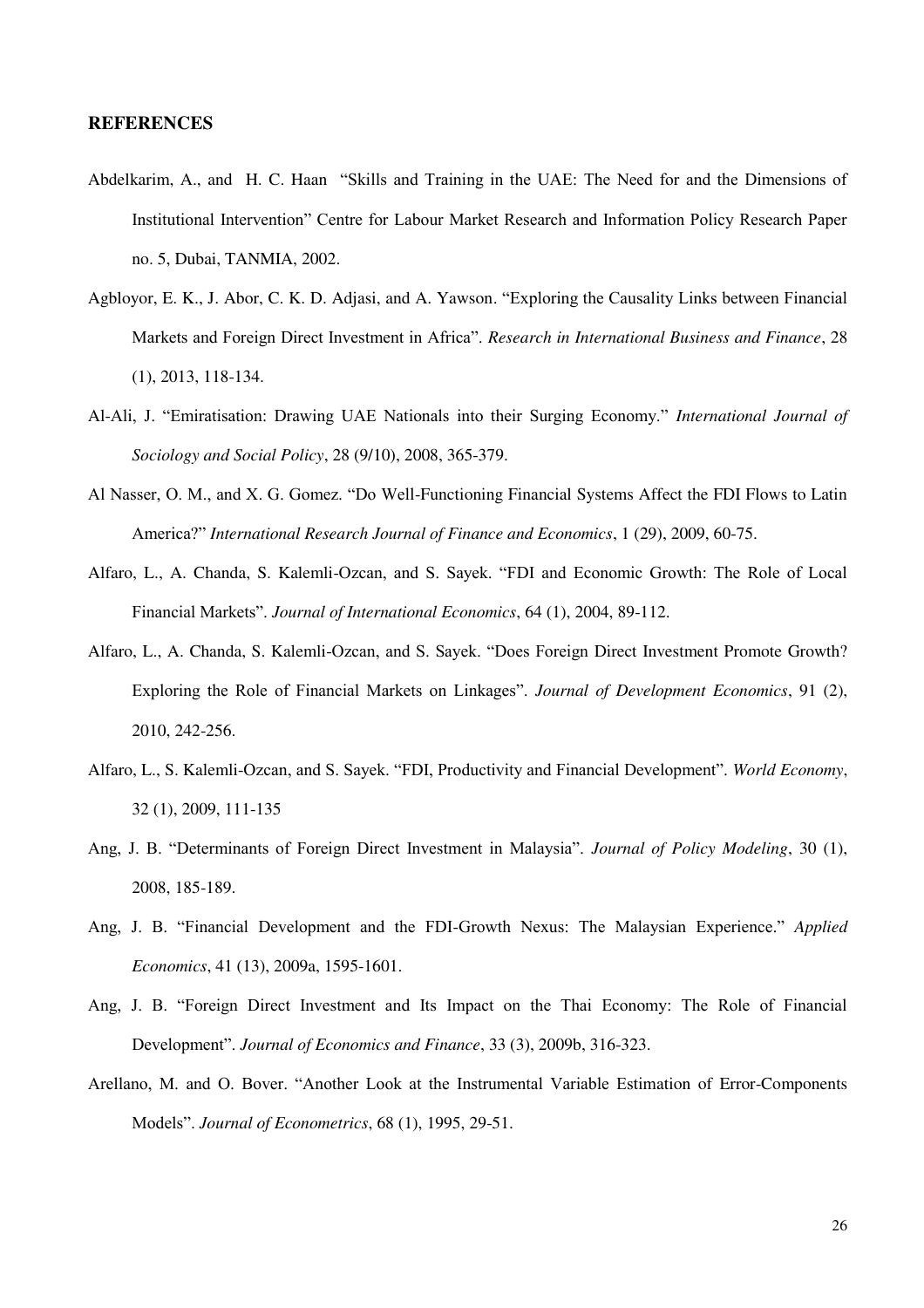- Asiedu, E. "On the determinants of foreign direct investment to developing countries: Is Africa different?" *World Development*, 30 (1), 2002, 107-119.
- Bandera, V. N. and J. T. White. "US Direct Investment and Domestic Markets in Europe". *Economia Internationale*, 21, 1968, 117–233.
- Bellak, C., M. Leibrecht, and A. Riedl. "Labour Costs and FDI Flows into Central and Eastern European Countries: A Survey of the Literature and Empirical Evidence". *Structural Change and Economic Dynamics*, 19 (1), 2008, 17-37.
- Bénassy-Quéré, A., Coupet, M., and T. Mayer. "Institutional Determinants of Foreign Direct Investment." *The World Economy*, 30 (5), 2007, 764–782.
- Billington, N. "The Location of Foreign Direct Investment: An Empirical Analysis". *Applied Economics*, 31 (1), 1999, 65-76.
- Blundell, R. and S. Bond. "Initial Conditions and Moment Restrictions in Dynamic Panel Data Models". *Journal of Econometrics*, 87 (1), 1998, 115-143.
- Busse, M. and C. Hefeker, "Political Risk, Institutions and Foreign Direct Investment". *European Journal of Political Economy*, 23 (2), 2007, 397–415.
- Cammett, M., and M. P. Posusney. "Labor Standards and Labor Market Flexibility in the Middle East: Free Trade and Freer Unions?" *Studies in Comparative International Development*, 45, 2010, 250–279.
- Chakrabarti, A. "The Determinants of Foreign Direct Investment: Sensitivity analyses of Cross-Country Regressions". *Kyklos*, 54 (1), 2001, 89-114.
- Che, Y., Y. Lu, Z. Tao and P. Wang. "The Impact of Income on Democracy Revisited". *Journal of Comparative Economics*, 41 (1), 2013, 159-169.
- Cheng, L.K., and Kwan, Y. K. "What are the Determinants of the Location of Foreign Direct Investment? The Chinese Experience". *Journal of International Economics*, 51 (2), 2000, 379-400.
- Choe, J. I. "Do foreign direct investment and gross domestic investment promote economic growth?" *Review of Development Economics*, 7 (1), 2003, 44-57.
- Choong, C. K. "Does Domestic Financial Development Enhance the Linkages between Foreign Direct Investment and Economic Growth?" *Empirical Economics*, 42 (3), 2012, 819-834.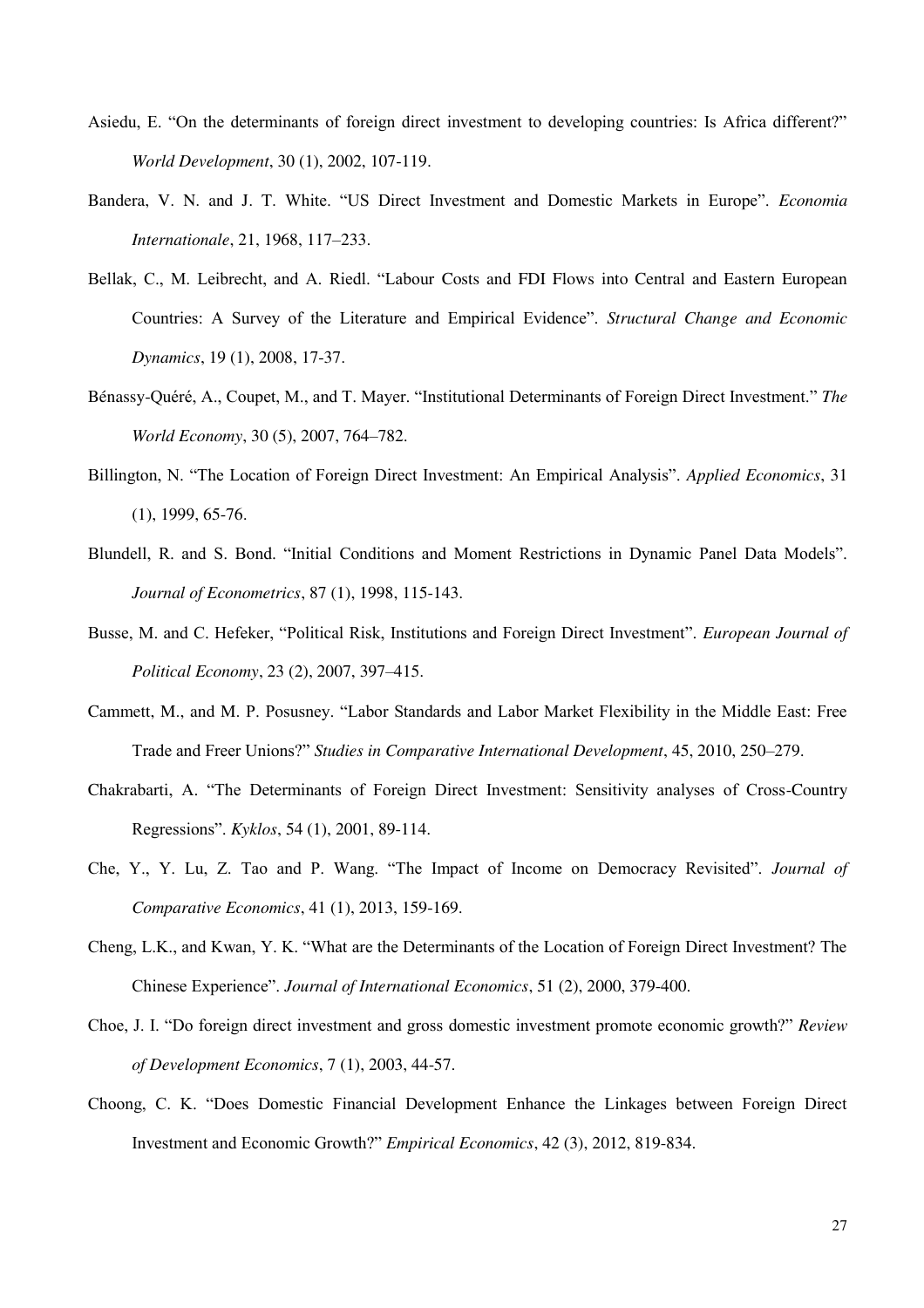- Choong, C. K., Z. Yusop, and S. C. Soo. "Foreign Direct Investment and Economic Growth in Malaysia: The role of Domestic Financial Sector". *Singapore Economic Review*, 50 (2), 2005, 245-268.
- Čihák, M., A. Demirgüç-Kunt, E. Feyen, and R. Levine. "Benchmarking Financial Systems Around the World". World Bank Policy Research Working Paper 6175, 2012.
- Collier, P., and B. Goderis. "Commodity Prices, Growth, and the Natural Resource Curse: Reconciling a Conundrum." Centre for the Study of African Economies Working Paper Series, 274, 2007.
- Culem, C. G. "The Locational Determinants of Direct Investments among Industrialised Countries." *European Economic Review*, 32 (4), 1988, 885-904.
- Daude, C., and E. Stein. "The Quality of Institutions and Foreign Direct Investment." *Economics & Politics*, 19 (3), 2007, 317–344.
- Delbecque, V., I. Méjean, and L. Patureau. What Impact of Labor Market Institutions on FDI decisions? An Investigation Using French-firm Data. Euroframe, 2007.
- Demekas, D.G., B. Horváth, E. Ribakova, and Y. Wu. "Foreign Direct Investment in European Transition Economies: The Role of Policies". *Journal of Comparative Economics*, 35 (2), 2007, 369-386.
- Devereux, M., and R. Griffith. "Taxes and the Location of Production: Evidence from a Panel of US Multinationals." *Journal of Public Economics,* 68 (3), 1998, 335-367.
- Dewit, G., H. Görg, and C. Montagna. Should I Stay or Should I Go? Foreign Direct Investment, Employment Protection and Domestic Anchorage. *Review of World Economics*, 145 (1), 2009, 93-110.
- Dinga, M., and D. Munich. "The Impact of Territorially Concentrated FDI on Local Labor Markets: Evidence from the Czech Republic." *Labour Economics*, 17 (2), 2010, 354-67.
- Du, J., Y. Lu, and Z. Tao. "Economic Institutions and FDI Location Choice: Evidence from US Multinationals in China". *Journal of Comparative Economics*, 36 (3), 2008, 412–29.
- Dunning, J. *International Production and the Multinational Enterprise*, London: Allen & Unwin, 1981.
- Dupasquier, C., and P. N. Osakwe. "Foreign Direct Investment in Africa: Performance, Challenges, and Responsibilities". *Journal of Asian Economics*, 17 (2), 2006, 241-260.
- Durham, J. B. "Absorptive Capacity and the Effects of Foreign Direct Investment and Equity Foreign Portfolio Investment on Economic Growth". European Economic Review, 48 (2), 2004, 285-306.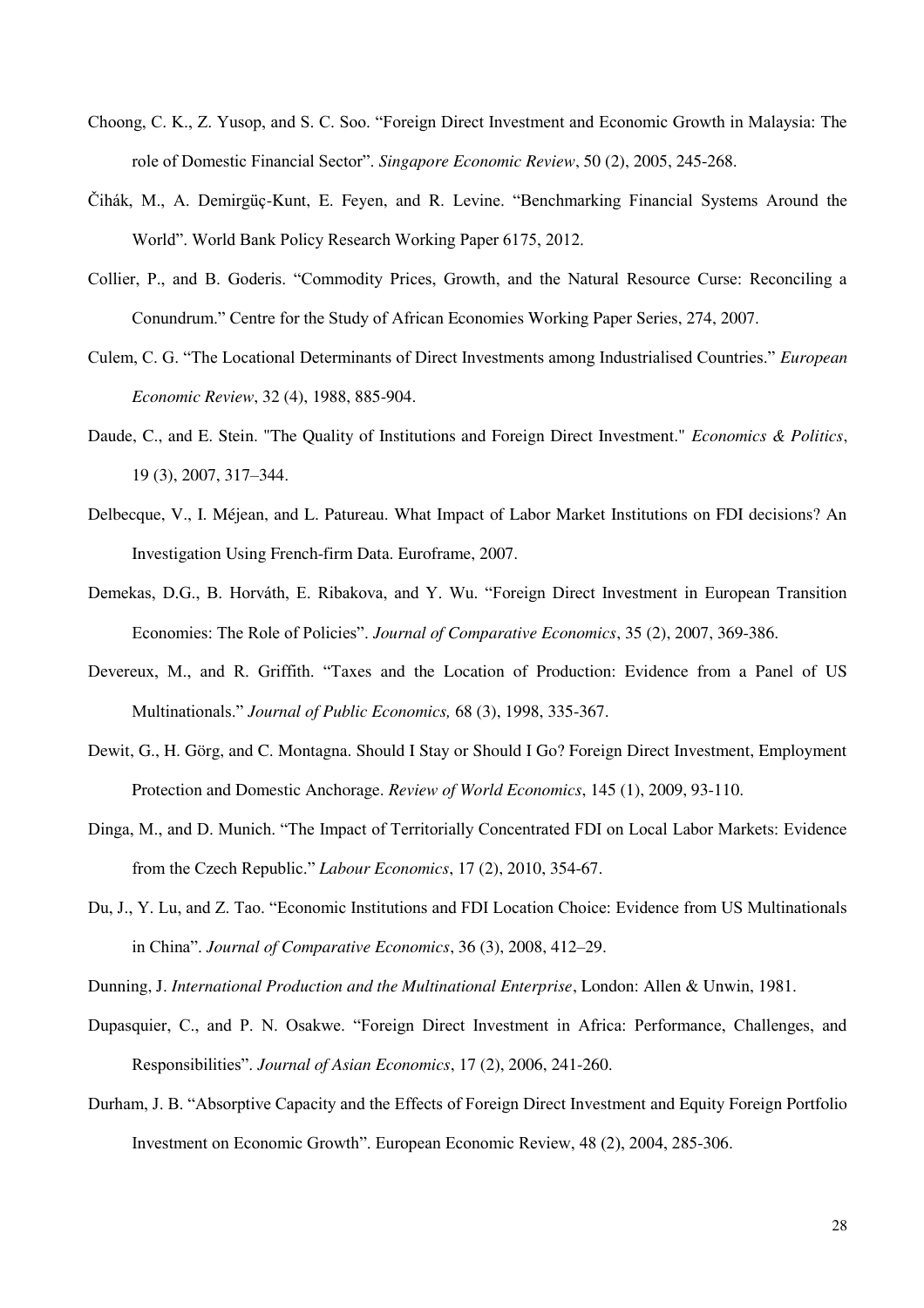- Forstenlechner I., M. T. Madi, H. M. Selim, and E. J. Rutledge. "Emiratisation: Determining the Factors that Influence the Recruitment Decisions of Employers in the UAE," *The International Journal of Human Resource Management*, 23 (2), 2012, 406-421.
- Frankel, J. "The Natural Resource Curse: A Survey of Diagnoses and Some Prescriptions." in R. Arezki, C. Patillo, M. Quintyn and Z. Min (eds.), *Commodity Price Volatility and Inclusive Growth in Low-Income Countries*, Washington DC: International Monetary Fund. 2012.
- Harry, W. "Employment Creation and Localization: The Crucial Human Resource Issues for the GCC". *International Journal of Human Resource Management*, 18(1), 2007, 132-146.
- Hines, J. R. "Altered States: Taxes and the Location of Foreign Direct Investment in America." *American Economic Review,* 86 (5), 1996, 1076–1094.

IMF. *United Arab Emirates: 2011 Article IV consultation*, IMF Country Report No. 11/111, 2011.

IMF. *Saudi Arabia: 2013 Article IV consultation*, IMF Country Report No. 13/229, 2013.

- Janicki, H.P., and P. V. Wunnava. "Determinants of Foreign Direct Investment: Empirical Evidence from EU Accession Candidates." *Applied Economics*, 36 (5), 2004, 505-509.
- Javorcik, B. S. "Composition of Foreign Direct Investment and Protection of Intellectual Property Rights in Transition Economies." *European Economic Review,* 48 (1), 2004, 39–62.
- Javorcik, B. S., and M. Spatareanu. "Do foreign Investors Care about Labor Market Regulations?" *Review of World Economics*, 141 (3), 2005, 375-403.
- Javorcik, B. S., and S. J. Wei. "Pollution Havens and Foreign Direct Investment: Dirty Secret or Popular Myth?" *Contributions to Economic Analysis & Policy,* 3 (2), 2004, 1-32.
- Jayaraman, T. K., and B. Singh. "Impact of Foreign Direct Investment on Employment in Pacific Island Countries: An Empirical Study of Fiji." *Economia Internazionale/International Economics*, 60 (1), 2007, 57-74.
- Jiménez, A. "Political Risk as a Determinant of Southern European FDI in Neighboring Developing Countries". *Emerging Markets Finance and Trade*, 47 (4), 2011, 59-74.
- Kang, S. J., and H. S. Lee. "The Determinants of Location Choice of South Korean FDI in China". *Japan and the World Economy*, 19 (4), 2007, 441-460.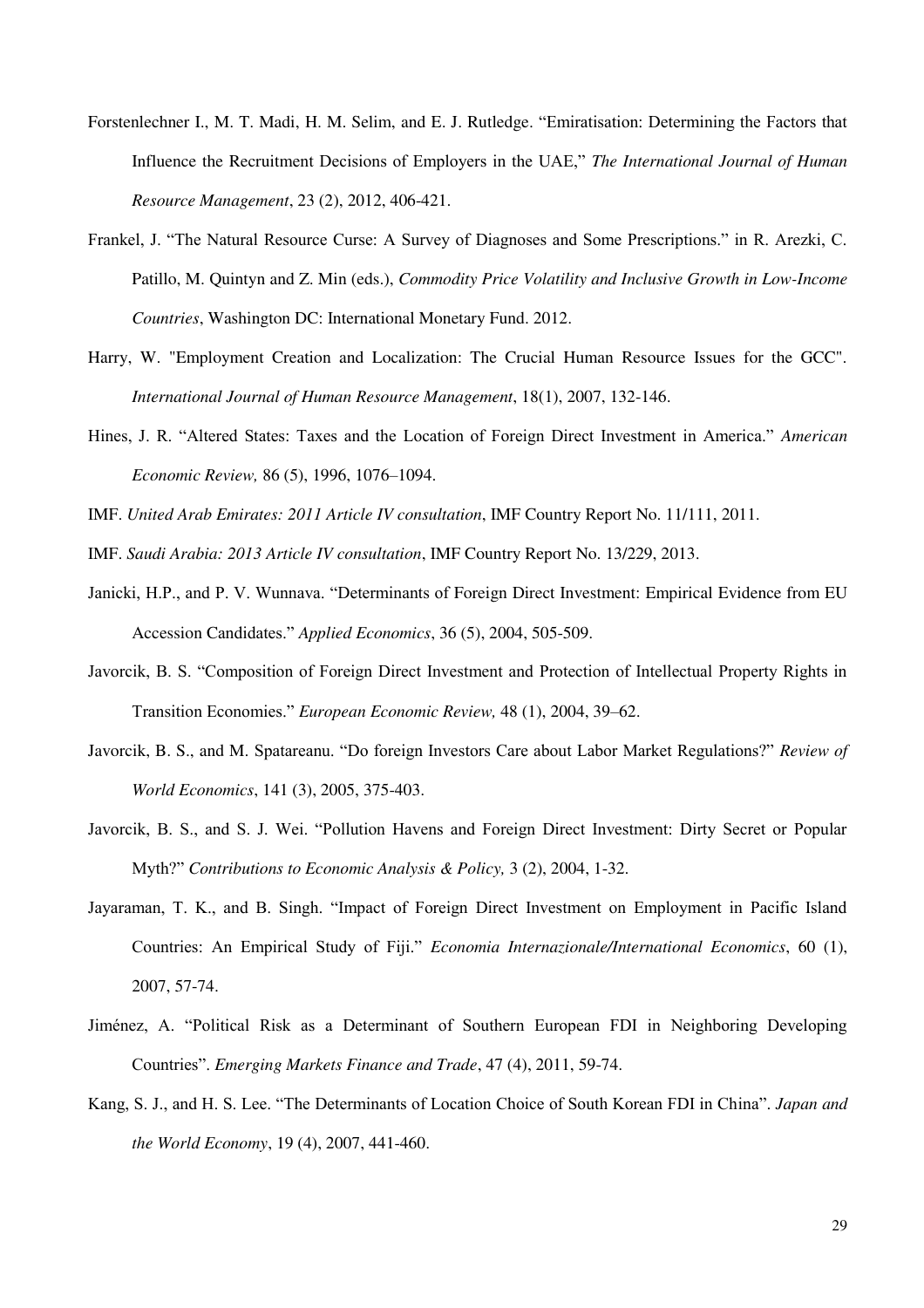- Keller, W., and A. Levinson. "Pollution Abatement Costs and Foreign Direct Investment to U.S. States." *Review of Economics and Statistics,* 84 (4), 2002, 691–703.
- Kinda, T. "Investment Climate and FDI in Developing Countries: Firm-Level Evidence". *World Development*, 38 (4), 2010, 498-513.
- Koji, N. "Controversies over Labour Naturalisation Policy and its Dilemmas: 40 Years of Emiratisation in the United Arab Emirates." *Kyoto Bulletin of Islamic Area Studies*, 4 (1-2), 2011, 41–61.
- Lee, C. S. "The Effect of Labor Market Institutions on FDI Inflows." Korea Institute for National Economic Policy Working Paper 03-09, 2003.
- Lee, C. C., and C. P. Chang. "FDI, Financial Development, and Economic Growth: International Evidence". Journal of Applied Economics, 12 (2), 2009, 249-271.
- Leibrecht, M., and J. Scharler. "How Important is Employment Protection Legislation for Foreign Direct Investment Flows in Central and Eastern European Countries?" *Economics of Transition*, 17 (2), 2009, 275 – 295.
- Lunn, J. "Determinants of U.S. Direct Investment in the E. E. C.: Further Evidence." *European Economic Review*, 13, 1980, 93-101.
- Majocchi, A., and R. Strange. "The FDI Location Decision: Does Liberalization Matter?" *Transnational Corporations*, 16 (2), 2007, 1-40.
- Mehlum, H., K. Moene, and R. Torvik. "Cursed by Resources or Institutions?" *The World Economy*, 29 (8), 2006, 1117–1131.
- Mina, W. "The Location Determinants of FDI in the GCC Countries." *Journal of Multinational Financial Management*, 17 (4), 2007, 336-348.
- Mina, W. "External Commitment Mechanisms, Institutions, and FDI in GCC Countries". *Journal of International Financial Markets, Institutions, & Money*, 19 (2), 2009, 371–86.
- Mina, W. M. "Institutional Reforms Debate and FDI Flows to MENA Region: Does One 'Best' Fit All?" UNU-WIDER Working Paper No. 2011-50.
- Mina, W. "But Most of All We Love Each Other: Does Social Cohesion Payoff? Evidence from FDI Flows to Middle Income Countries." International Center for Public Policy, Working Paper 14-24, 2014.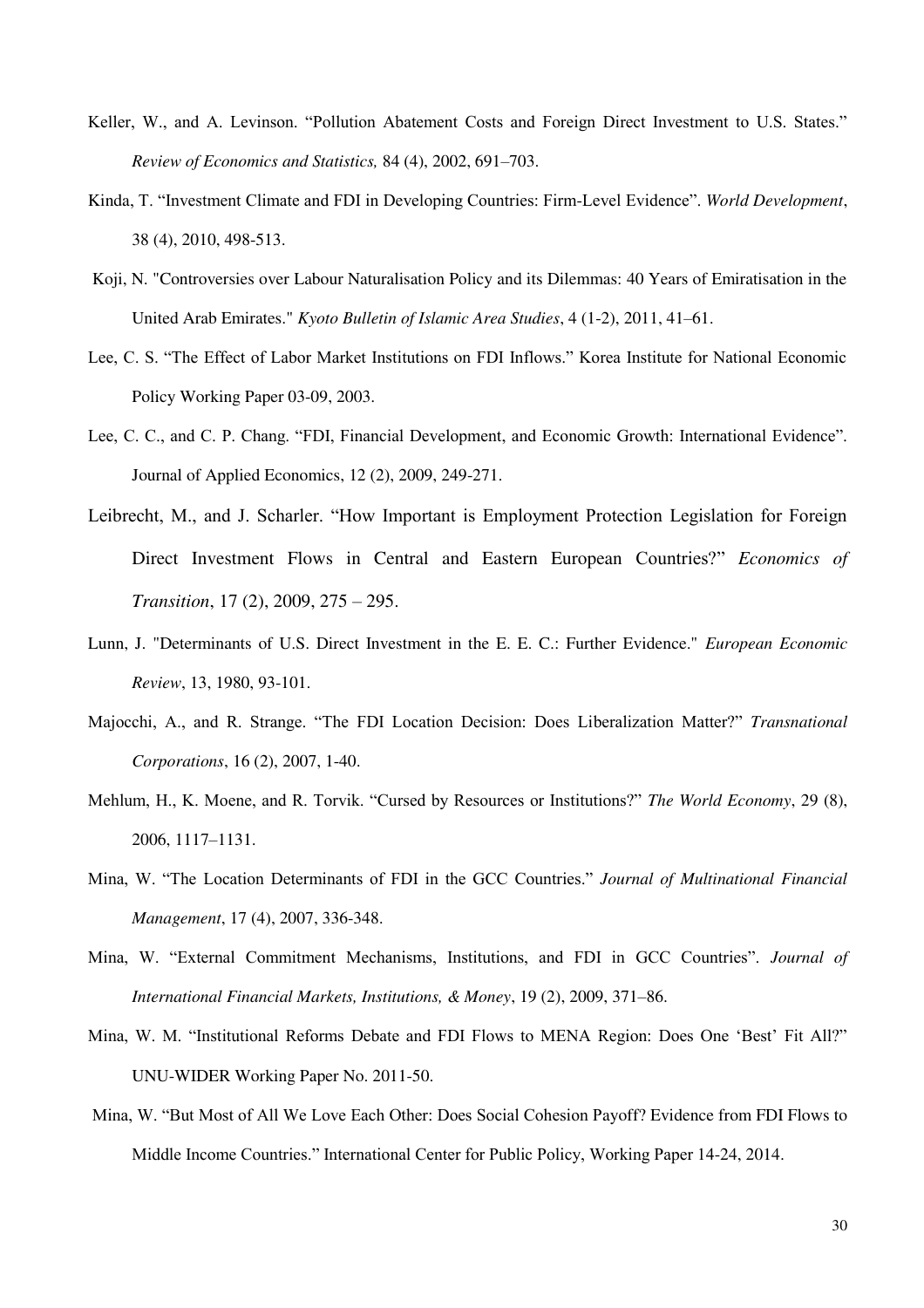- Mishra, A., and K. Daly. "Effect of Quality of Institutions on Outward Foreign Direct Investment". *Journal of International Trade and Economic Development*, 16 (2), 2007, 231–44.
- Mogab, J., R. Kishan,and D. Vacaflores. "Labor Market Rigidity and Foreign Direct Investment: The Case of Europe", *Applied Econometrics and International Development*, 13 (1), 2013, 35-54.
- Mollick, A.V., R. Ramos-Duran, and E. Silva-Ochoa. "Infrastructure and FDI Inflows into Mexico: A Panel Data Approach". *Global Economy Journal*, 6 (1), 2006, Article Number 6.
- Moran, T. *Foreign Direct Investment and Development: The New Policy Agenda for Developing Countries and Economies in Transition.* Washington DC: Institute for International Economics, 1998.
- Naudé, W. A., and W. F. Krugell. "Investigating Geography and Institutions as Determinants of Foreign Direct Investment in Africa Using Panel Data". *Applied Economics*, 39 (10–12), 2007, 1223–33.
- Olney, W. W. "A Race to the Bottom? Employment Protection and Foreign Direct Investment." Williams College Working Paper, 2011.
- Pantelidis, P., and E. Nikolopoulos. FDI Attractiveness in Greece. *International Advances in Economic Research*, 14 (1), 2008, 90-100.
- Parcon, H. "Labor Market Flexibility as a Determinant of FDI Inflows." University of Hawaii at Manoa, Department of Economics, Working Papers: 08-07, 2008.
- Radosevic, S., U. Varblane, and T. Mickiewicz. "Foreign Direct Investment and Its Effect on Employment in Central Europe." *Transnational Corporations*, 12 (1). 2003, 53-90.
- Randeree, K. "Workforce Nationalization in the Gulf Cooperation Council States." Center for International and Regional Studies, Georgetown University School of Foreign Service in Qatar, Occasional Paper No. 9, 2012.
- Roberto, B. "Acquisition versus Greenfield Investment: The Location of Foreign Manufacturers in Italy". *Regional Science and Urban Economics*, 34 (1), 2004, 3-25.
- Roodman, D. "How to do Xtabond2: An Introduction to Difference and System GMM in Stata". *Stata Journal*, 9, 2009, 86–136.
- Sachs, J., and A. Warner. "Natural Resource Abundance and Economic Growth." NBER Working Paper 5398, 1995.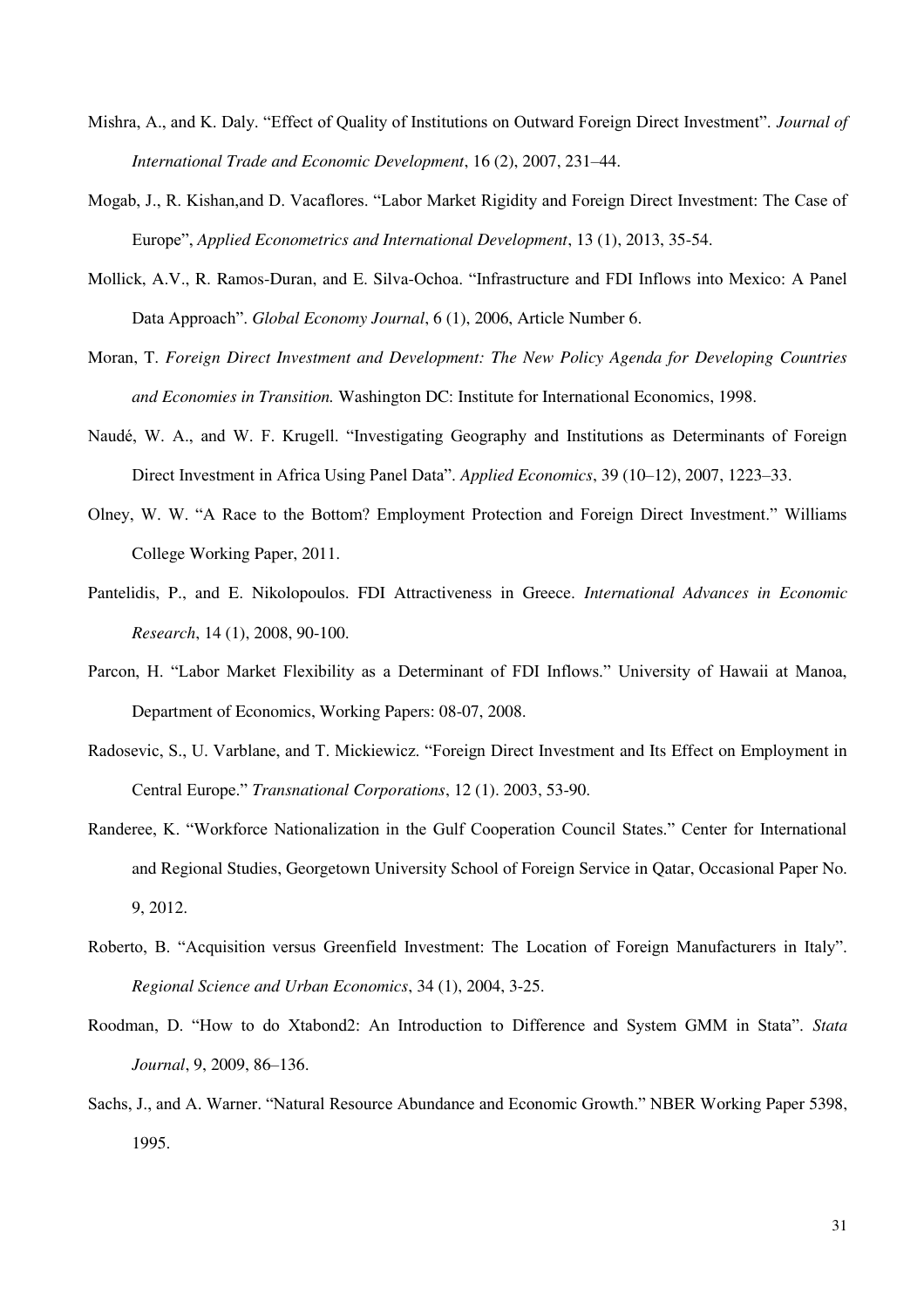- Sachs, J., and A. Warner. "The Curse of Natural Resources." *European Economic Review*, 45 (4-6), 2001, 827-838.
- Schiphorst, F. "Voices from the Shop Floor: The Impact of the Multicultural Work Environment on UAE," Centre for Labour Market Research and Information Policy Research Paper no. 11, Dubai, TANMIA, 2004.
- Schneider, F., and B. Frey. "Economic and Political Determinants of Foreign Direct Investment". *World Development*, 13 (2), 1985, 161-175.
- Soto, R., and I. Haouas. "Resource Rents, Political Institutions and Economic Growth." ERF Working Paper 678, 2012.
- Spiezia, V., "Trade, FDI and Employment: Some Empirical Evidence" in E. Lee and M. Vivarelly eds. *Understanding Globalization, Employment and Poverty Reduction*, Palgrave Macmillan, New York, 2004.
- TANMIA. "Emiratisation in the Banking Sector: Factors Influencing Success and Failure," Research Paper no. 13, Centre for Labour Market Research and Information Research Paper, Dubai, 2004.
- Urata, S., and H. Kawai. "The Determinants of the Location of Foreign Direct Investment by Japanese Small and Medium-sized Enterprises". *Small Business Economics*, 15 (2), 2000, 79-103.
- Vacaflores, D. E. "Was Latin America Correct in Relying in Foreign Direct Investment to Improve Employment Rates?" *Applied Econometrics and International Development*, 11 (2), 2011, 101-22.
- Vijayakumar, N., P. Sridharan, and K. C. S. Rao. "Determinants of FDI in BRICS Countries: A Panel Analysis." *International Journal of Business Science and Applied Management*, 5 (3), 2010, 1-13.
- Wang, M., and M. C. S. Wong. "Foreign Direct Investment and Economic Growth: The Growth Accounting Perspective". *Economic Inquiry*, 47 (4), 2009, 701-710.
- Wei, S. J. "Local Corruption and Global Capital Flows." *Brookings Papers on Economic Activity,* 31 (2), 2000, 303–354.
- Whyman, P. and M. Baimbridge. *Implication of the Euro: A Critical Perspective from the Left*, London: Rutledge, 2006.
- Yueh, L. Y. "Wage Reforms in China During the 1990s". *Asian Economic Journal*, 18 (2), 2004, 149-164.